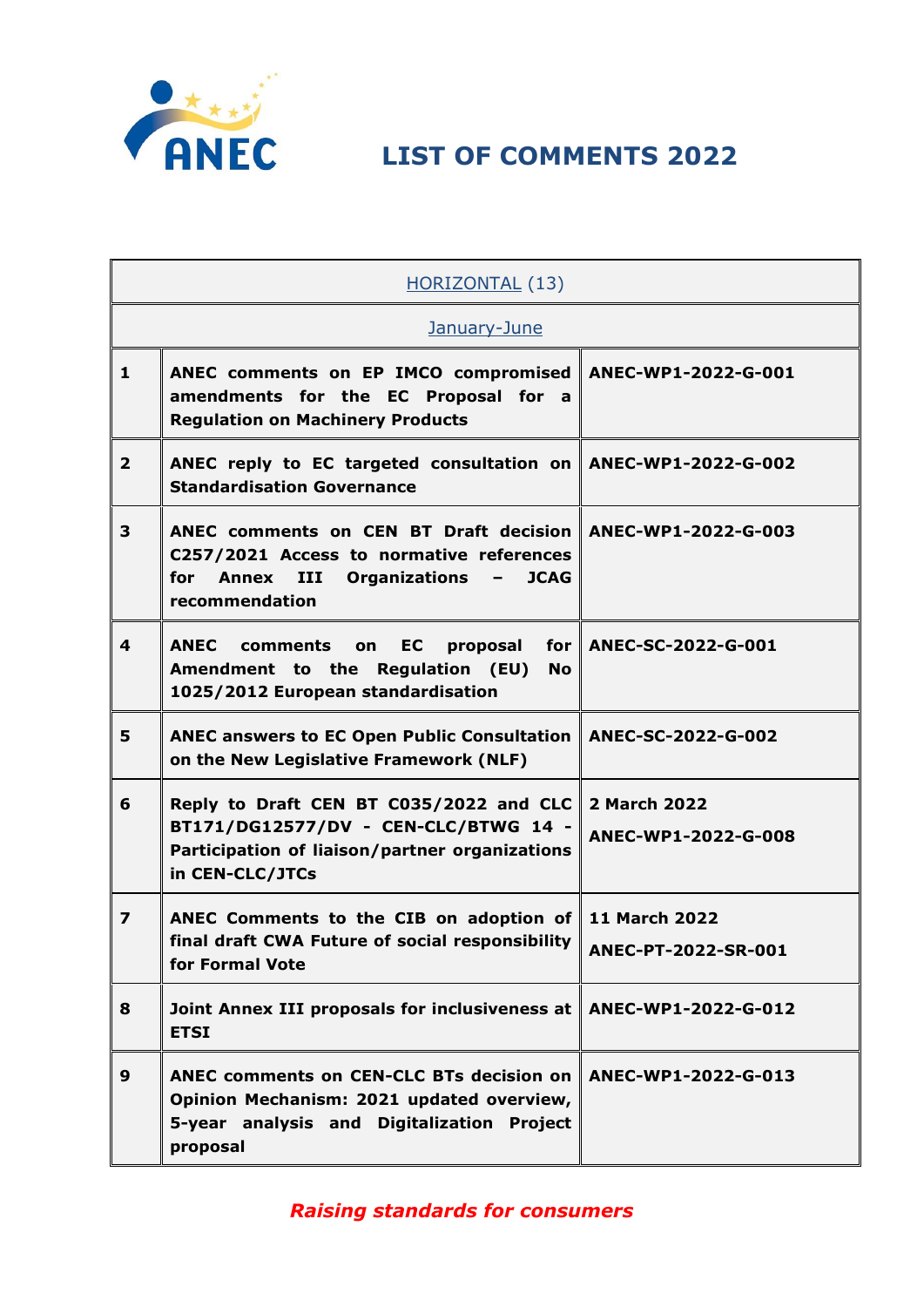

| 10 | ANEC comments on EC CSN sub-group AI and<br>safety of virtual reality discussion paper                                                                                               | ANEC-WP1-2022-G-016                         |
|----|--------------------------------------------------------------------------------------------------------------------------------------------------------------------------------------|---------------------------------------------|
| 11 | ANEC input to EC DG JUST on GPSD standards<br>offered for citation in the OJEU                                                                                                       | <b>31 March 2022</b><br>ANEC-WP1-2022-G-017 |
| 12 | suggestions for final editorial<br><b>ANEC</b><br>corrections in the CWA `Future of Social<br>Responsibility'                                                                        | <b>25 April 2022</b><br>ANEC-PT-2022-SR-006 |
| 13 | ANEC proposed amendments for European<br>Commission proposal for an Amendment to<br>Regulation (EU) No 1025/2012<br>the<br>on<br>European standardisation (COM(2022)<br>32<br>final) | ANEC-WP1-2022-G-023                         |
|    |                                                                                                                                                                                      |                                             |
|    | July-December                                                                                                                                                                        |                                             |
|    |                                                                                                                                                                                      |                                             |

| CHILD SAFETY (44) |                                                                                                                                                                                                             |                                                 |  |
|-------------------|-------------------------------------------------------------------------------------------------------------------------------------------------------------------------------------------------------------|-------------------------------------------------|--|
|                   | January-June                                                                                                                                                                                                |                                                 |  |
| 1                 | Comments on the approval by CEN TC 355 of<br>the confirmation of EN 13869:2016 "Lighters<br>- Child safety requirements for lighters -<br>Safety requirements and test methods",<br>asking for an amendment | 7 January 2022<br><b>ANEC-CHILD-2022-G-004</b>  |  |
| $\overline{2}$    | Input to CEN TC 207 WG2 'Children's and<br>nursery furniture' on bunk cots                                                                                                                                  | <b>13 January 2022</b><br>ANEC-CHILD-2022-G-010 |  |
| 3                 | Comments on ISO TC 310 document N 179,<br>draft Strategic Business Plan of ISO TC 310<br>'Child care articles' (version Oct 2021)                                                                           | <b>13 January 2022</b><br>ANEC-CHILD-2022-G-003 |  |
| 4                 | Follow-up letter of January 2022 meeting of<br>CEN TC 136 WG17 'Trampoline parks'                                                                                                                           | <b>17 January 2022</b><br>ANEC-ML-2022-0003     |  |
| 5                 | Support for CEN TC 252 document N1879,<br>draft decision C506/2021, Request for a 9-                                                                                                                        | <b>17 January 2022</b>                          |  |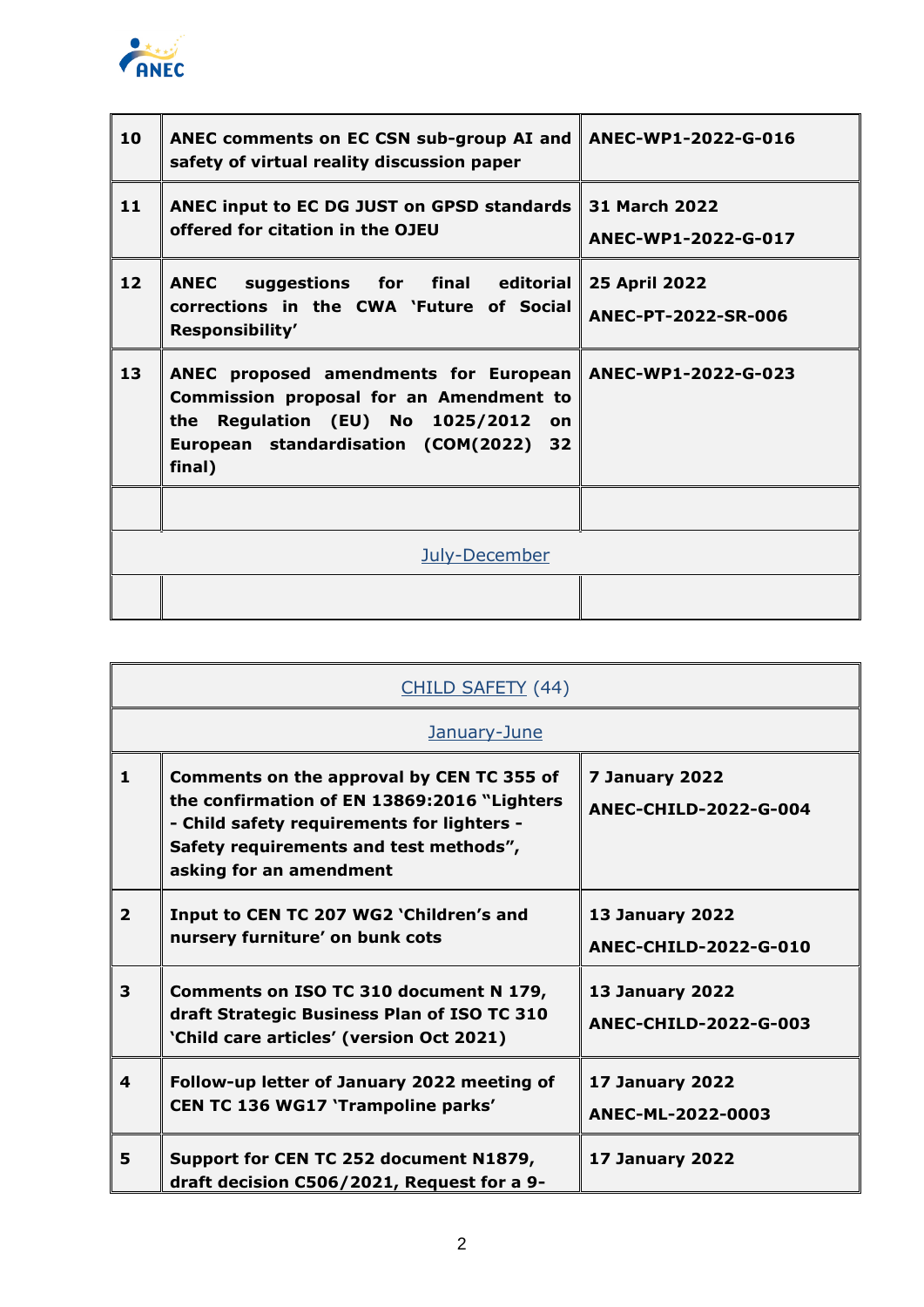

|                | months tolerance for prEN 12586 "Child care<br>articles - Soother holder - Safety<br>requirements and test methods"                                                                                                                                                      | ANEC-CHILD-2022-G-011                                  |
|----------------|--------------------------------------------------------------------------------------------------------------------------------------------------------------------------------------------------------------------------------------------------------------------------|--------------------------------------------------------|
| 6              | Support for CEN TC 207 N 2221 Draft decision<br>CEN/TC 207 N° 800 (C 2021/17) Adoption of<br>a new work item for the revision of EN 747-<br>1:2012+A1:2015 "Furniture - Bunk beds and<br>high beds - Part 1: Safety, strength and<br>durability requirements"            | <b>18 January 2022</b><br><b>ANEC-CHILD-2022-G-008</b> |
| $\overline{ }$ | Comments on CEN TC 207 document N2224,<br>WD (Oct 2021) of prEN 747-2 rev "Furniture -<br>Bunk beds and high beds - Part 2: Test<br>methods"                                                                                                                             | <b>18 January 2022</b><br><b>ANEC-CHILD-2022-G-006</b> |
| 8              | Support for CEN TC 207 N 2223 Draft decision<br>CEN/TC 207 N° 801 (C 2021/18) - Adoption<br>of a new work item for the revision of EN<br>747-2:2012+A1:2015 "Furniture - Bunk beds<br>and high beds - Part 2: Test methods"                                              | <b>18 January 2022</b><br><b>ANEC-CHILD-2022-G-009</b> |
| $\mathbf{9}$   | Comments on CEN TC 207 document N2224,<br>WD (Oct 2021) of prEN 747-2 rev "Furniture -<br>Bunk beds and high beds - Part 2: Test<br>methods"                                                                                                                             | <b>18 January 2022</b><br><b>ANEC-CHILD-2022-G-007</b> |
| 10             | Support for CEN TC 252 approval (TCA) of<br>FprCEN TR 16411 'Child care articles -<br><b>Compiled interpretations of CEN/TC 252</b><br>standards'                                                                                                                        | <b>18 January 2022</b><br><b>ANEC-CHILD-2022-G-012</b> |
| 11             | Support for CEN TC 136 SC1 document<br>N1600, proposed answer to interpretation<br>request 2021-02 from Sweden concerning<br>angular/V-shaped openings in EN 1176-1<br>'Playground equipment and surfacing - Part<br>1: General safety requirements and test<br>methods' | <b>19 January 2022</b><br>ANEC-CHILD-2022-G-013        |
| 12             | Comments on CEN TC 402 document N 395,<br>draft minutes of the October 2021 plenary<br>meeting of CEN TC 402 'Domestic pools and<br>spas'                                                                                                                                | <b>19 January 2022</b><br>ANEC-ML-2022-0004            |
| 13             | Preliminary comments on CEN TC 136 WG17<br>document N285, prEN ISO 23659 'Trampoline                                                                                                                                                                                     | <b>19 January 2022</b>                                 |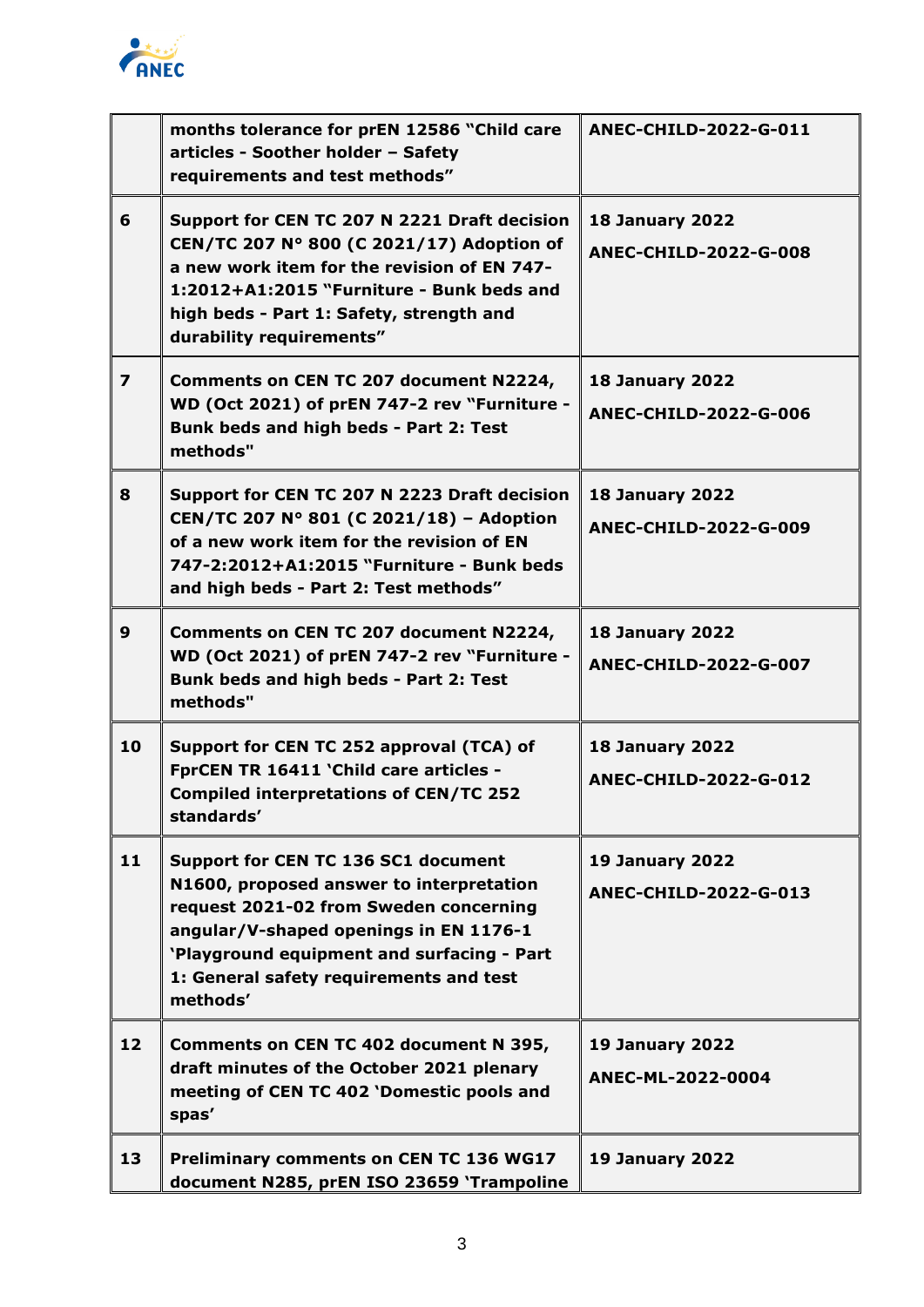

|                 | parks' - Collated comments with<br>classifications, following 23rd meeting held<br>on 2022-01-12                                                                                                             | <b>ANEC-CHILD-2022-G-014</b><br>ANEC-ML-2022-0005                            |
|-----------------|--------------------------------------------------------------------------------------------------------------------------------------------------------------------------------------------------------------|------------------------------------------------------------------------------|
| 14              | Support and favourable opinion of the formal<br>vote of EN 14749:2016/FprA1 `Furniture -<br>Domestic and kitchen storage units and<br>kitchen-worktops - Safety requirements and<br>test methods'            | <b>25 January 2022</b><br><b>ANEC-CHILD-2022-G-016</b><br>ANEC-2022-FV-F-001 |
| 15              | Support for CEN/TC 252/WG 6 document N<br>527, Revision CEN TR 13387-3 'Child use and<br>care articles - General safety guidelines -<br>Mechanical hazards', Draft amendment on<br>footholds (November 2021) | <b>31 January 2022</b><br>ANEC-CHILD-2022-G-017                              |
| 16              | Input for the February 2022 meeting of CEN<br>TC 252 WG5 with an update on the issue of<br>children's tongue getting stuck in drinking<br>equipment                                                          | 2 February 2022<br>ANEC-CHILD-2022-G-018                                     |
| 17 <sup>2</sup> | Proposal from ANEC & other consumer reps in<br>CEN TC 136 WG17 'Trampoline parks'<br>concerning the ratio for supervisors to users,<br>as input for the WG17 meeting to be held on<br><b>3 February</b>      | 2 February 2022<br><b>ANEC-CHILD-2022-G-019</b>                              |
| 18              | <b>Comments on the update to SRAHG 'Toys' on</b><br>the draft SReq 'Toys', following CCMC - EC DG<br><b>GROW meeting</b>                                                                                     | 4 February 2022<br>ANEC-ML-2022-0009                                         |
| 19              | <b>Statement from ANEC following the CEN TC</b><br>136 WG17 TG 'Supervision ratio' meeting<br>held on 7 February 2022                                                                                        | 8 February 2022<br><b>ANEC-CHILD-2022-G-021</b>                              |
| 20              | Input from ANEC & other consumer reps in<br><b>CEN TC 136 WG17 'Trampoline parks'</b><br>concerning post-installation inspection and<br>introduction in prEN ISO 23659                                       | 10 & 11 February 2022<br>ANEC-ML-2022-G-0013                                 |
| 21              | <b>Support with comments and favourable</b><br>opinion for the formal vote of FprEN 14344<br>"Child care articles - Child seats for cycles -<br>Safety requirements and test methods"                        | 15 February 2022<br><b>ANEC-TRAF-2022-G-002</b>                              |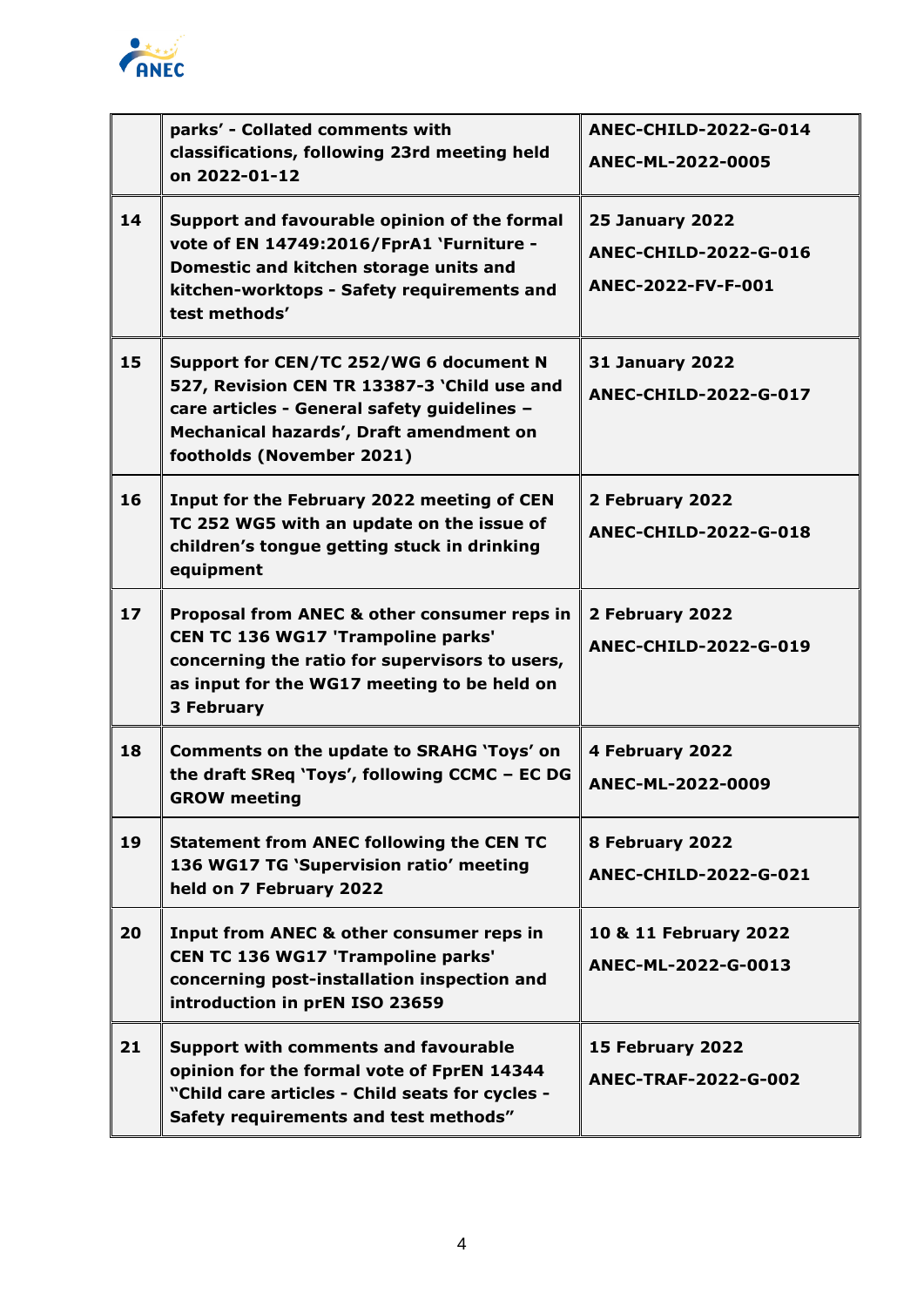

| 22 | ANEC/BEUC press release - 'European<br>Parliament paves way for stronger rules on<br>toy safety'                                                                                                                                                                                               | 16 February 2022<br>ANEC-PR-2022-PRL-002             |
|----|------------------------------------------------------------------------------------------------------------------------------------------------------------------------------------------------------------------------------------------------------------------------------------------------|------------------------------------------------------|
| 23 | Letter to the Secretary of CEN TC 46 on the<br>revision of EN 14059 'Decorative oil lamps'                                                                                                                                                                                                     | 17 February 2022<br>ANEC-ML-2022-G-0016              |
| 24 | Contribution to CEN TC 252 WG2 in relation to<br>the future standardisation work on soft carry<br>cots                                                                                                                                                                                         | 18 February 2022<br>ANEC-ML-2022-G-0021              |
| 25 | Support for CEN BT document N 12922, draft<br>BT C041/2022 - CEN/TC 252 Childcare<br>articles - Finalization and publication of EN<br>13209-1:2021 'Childcare articles - Child<br>carriers - Safety requirements and test<br>methods - Part 1: Framed back carrier'                            | 25 February 2022<br><b>ANEC-CHILD-2022-G-032</b>     |
| 26 | <b>Statement from ANEC for the CEN TC 136</b><br>WG17 meeting to be held on 2 March 2022                                                                                                                                                                                                       | 1 March 2022<br><b>ANEC-CHILD-2022-G-033</b>         |
| 27 | Input for the final meeting of CASP 2021 joint<br>market surveillance action PSA2 'Electric<br>toys', to be held on 16 March 2022                                                                                                                                                              | <b>2 March 2022</b><br><b>ANEC-CHILD-2022-G-034</b>  |
| 28 | Input for the final meeting of CASP 2021 joint<br>market surveillance action PSA3 'Reclined<br>cradles and baby swings', to be held on 8<br><b>March 2022</b>                                                                                                                                  | <b>2 March 2022</b><br><b>ANEC-CHILD-2022-G-035</b>  |
| 29 | Reply to the systematic review of EN 13126-<br>5:2011+A1:2014 "Building hardware -<br>Hardware for windows and door height<br>windows - Requirements and test methods -<br>Part 5: Devices that restrict the opening of<br>windows and door height windows", asking<br>to confirm the standard | 4 March 2022<br><b>ANEC-CHILD-2022-G-031</b>         |
| 30 | <b>Comments on the Working Draft of prEN</b><br>15312 'Free access multi-sports equipment',<br>for the March 2022 meeting of CEN TC 136<br><b>WG22</b>                                                                                                                                         | <b>14 March 2022</b><br><b>ANEC-CHILD-2022-G-040</b> |
| 31 | Letter to CEN TC 252 with a request for an<br>agenda item for the May 2022 CEN TC 252                                                                                                                                                                                                          | <b>18 March 2022</b><br><b>ANEC-CHILD-2022-G-042</b> |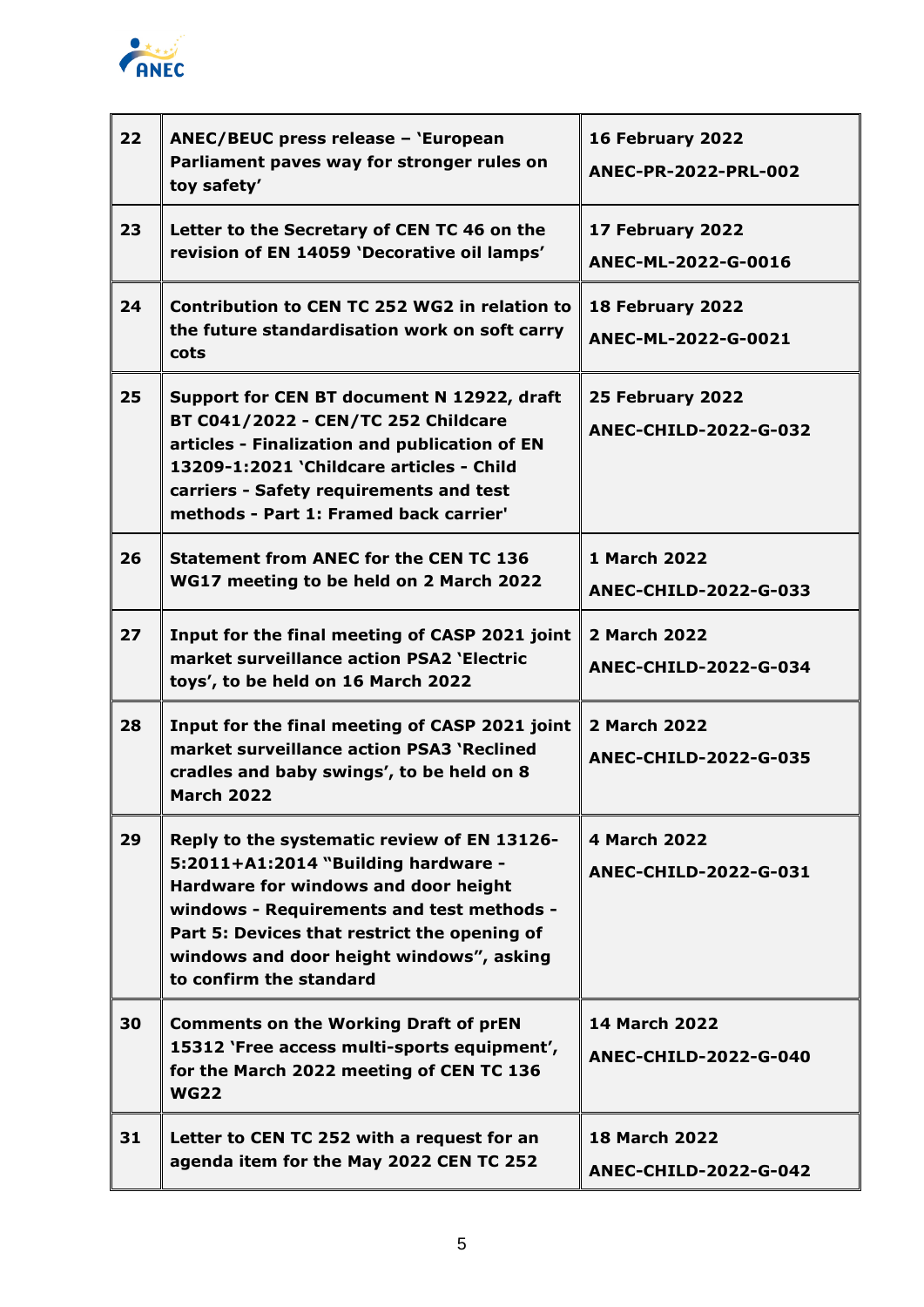

|    | plenary meeting, in relation to the age range<br>in CEN TC 252 standards.                                                                                                                                                           |                                                                                                            |
|----|-------------------------------------------------------------------------------------------------------------------------------------------------------------------------------------------------------------------------------------|------------------------------------------------------------------------------------------------------------|
| 32 | <b>Preliminary comments on draft revised Toy</b><br><b>Guidance document No. 11 "Toys intended for</b><br>children under 36 months of age or of 36<br>months and over"                                                              | <b>22 March 2022</b><br><b>ANEC-CHILD-2022-G-043</b><br>draft<br><b>ANEC-CHILD-2022-G-043</b><br>draft-anx |
| 33 | Support for CEN TC 52 'Safety of Toys'<br>document N2484, draft Strategic Business<br><b>Plan 2022</b>                                                                                                                              | <b>23 March 2022</b><br><b>ANEC-CHILD-2022-G-046</b>                                                       |
| 34 | ANEC input to EC DG JUST on GPSD standards<br>offered for citation in the OJEU (EN<br>16890:2017+A1:2021 'Mattresses for cots<br>and cribs'; EN 17191:2021 'Seating for<br>children'; EN 913:2018+A1:2021 'Gymnastic<br>equipment') | <b>31 March 2022</b><br>ANEC-WP1-2022-G-017                                                                |
| 35 | Letter to CEN TC 252 WG2 'Sleeping,<br>relaxation and lying down' on the safety of<br>baby nests, for discussion at the April<br>meeting of WG2                                                                                     | 1 April 2022<br><b>ANEC-CHILD-2022-G-047 &amp;</b><br>anx                                                  |
| 36 | Request for an agenda item at the April<br>meeting of CEN TC 52 WG10 'Activity toys', to<br>present ANEC Technical Study on trampolines<br>and trampoline parks                                                                     | 11 April 2022<br>ANEC-ML-2022-0027                                                                         |
| 37 | Reply to CEN TC 136 document N 3211,<br>appointment of new convenor of CEN TC 136<br>WG26 'Outdoor adult fitness equipment'                                                                                                         | 13 April 2022<br><b>ANEC-CHILD-2022-G-055</b>                                                              |
| 38 | Support for CEN TC 136 document N 3236,<br>draft Decision 10/2022, re-appointment of<br>the Chairman of CEN TC 136 SC1 'Playground<br>equipment for children'                                                                       | 13 April 2022<br><b>ANEC-CHILD-2022-G-056</b>                                                              |
| 39 | <b>Abstention with comments to CEN TC 136</b><br>document N 3243, draft Decision 12/2022 to<br>send FprEN ISO 23659 'Sports and<br>recreational facilities - Trampoline parks -<br>Safety Requirements' to formal vote              | 13 April 2022<br><b>ANEC-CHILD-2022-G-048</b>                                                              |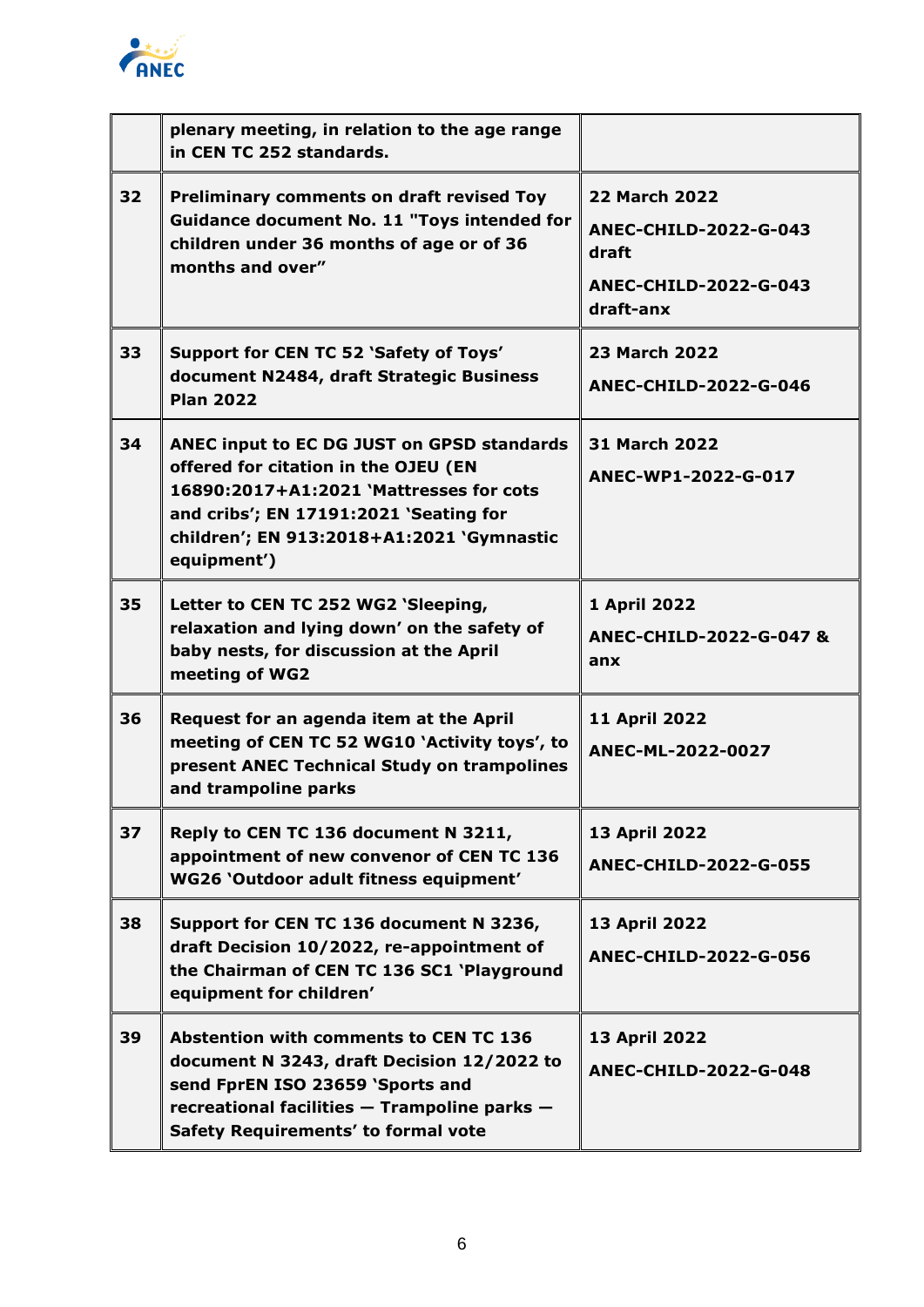

| 40 | Support for CEN TC 252 document N 1890,<br>Draft decision 507/2022 - Request from SNZ<br>(Standards New Zealand) for liaison status<br>with CEN/TC 252 "Child Care Articles", WG 7<br>"Child seats for cycles" | <b>26 April 2022</b><br><b>ANEC-CHILD-2022-G-059</b>   |
|----|----------------------------------------------------------------------------------------------------------------------------------------------------------------------------------------------------------------|--------------------------------------------------------|
| 41 | Input for the CASP2022 joint market<br>surveillance action on toys with magnets                                                                                                                                | 27 April 2022 & 2 May 2022<br>ANEC-ML-2022-0031        |
| 42 | CEN TC 207 WG2 'Children's and nursery<br>furniture' - Input to document N1288 -<br><b>Priority list of future subjects</b>                                                                                    | <b>28 April 2022</b><br><b>ANEC-CHILD-2022-G-051</b>   |
| 43 | <b>ANEC Annual report for the plenary meeting</b><br>of CEN TC 252 'Child care articles'                                                                                                                       | <b>28 April 2022</b><br><b>ANEC-CHILD-2022-G-060</b>   |
| 44 | <b>Feedback on the revised draft Toy Guidance</b><br>document No. 11 "Toys intended for children<br>under 36 months of age or of 36 months and<br>over"                                                        | 29 April 2022 & 2 May 2022<br>ANEC-ML-2022-G-0030 & v2 |
|    |                                                                                                                                                                                                                |                                                        |
|    | July-December                                                                                                                                                                                                  |                                                        |
|    |                                                                                                                                                                                                                |                                                        |

|   | <b>ACCESSIBILITY (26)</b>                                                                                                                                          |                        |  |
|---|--------------------------------------------------------------------------------------------------------------------------------------------------------------------|------------------------|--|
|   | January-June                                                                                                                                                       |                        |  |
| 1 | <b>ANEC comments on ISO/FDIS 22458</b><br>Consumer vulnerability - Requirements and<br>guidelines for the design and delivery of<br>inclusive service              | ANEC-ACCESS-2022-G-004 |  |
| 2 | <b>ANEC comments on the European Commission</b><br>draft standardisation request in support of<br>Directive 2014/33/EU on lifts and safety<br>components for lifts | ANEC-ACCESS-2022-G-005 |  |
| 3 | <b>ANEC comments on ISO TC 59 Draft</b><br>resolutions 22/425 and 22/426: Appointment<br>of new SC 16 Chair for approval                                           | ANEC-ACCESS-2022-G-006 |  |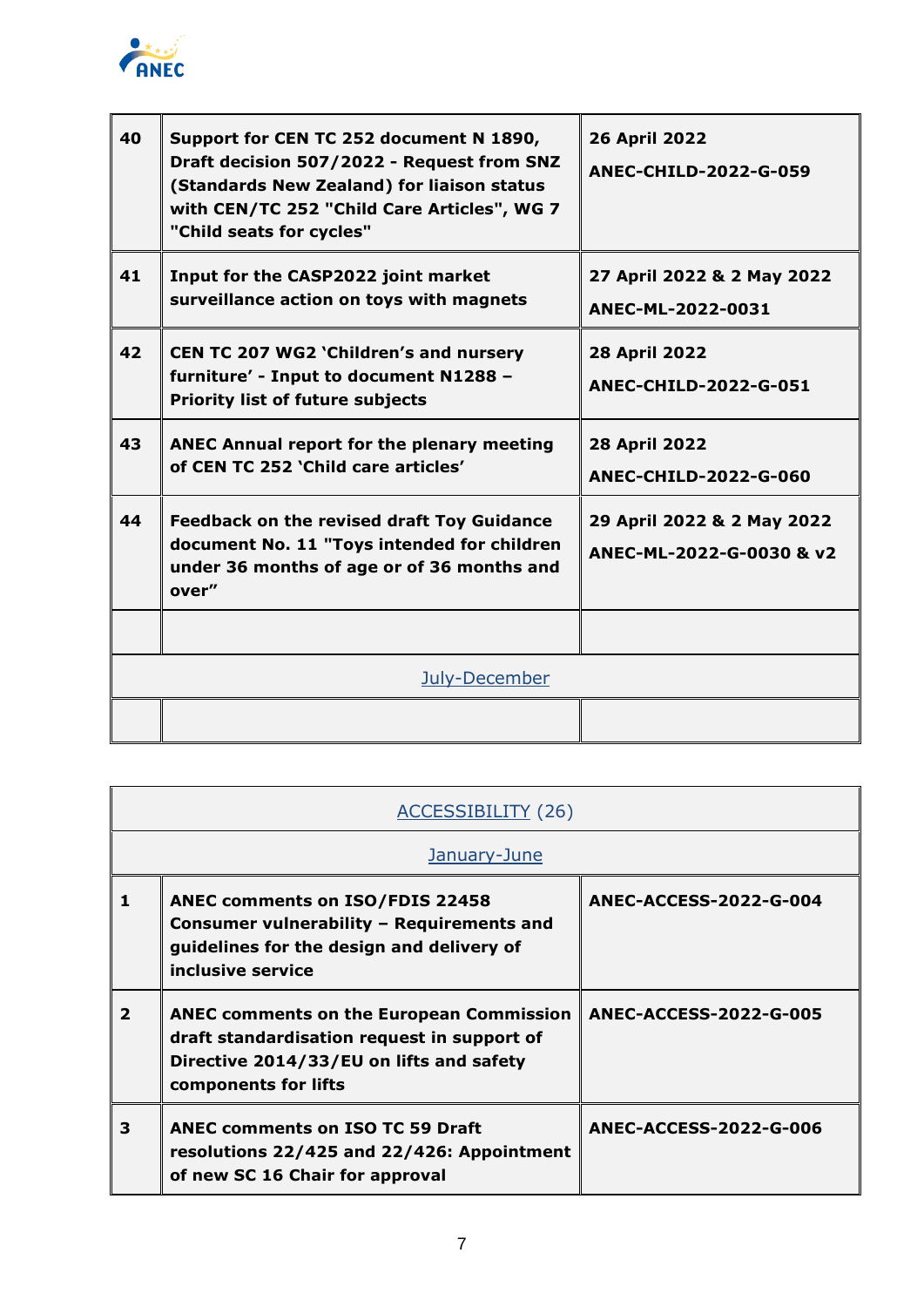

| $\overline{\mathbf{A}}$ | ANEC comments on prEN ISO 21801-2<br><b>Cognitive accessibility - Part 2: Reporting</b><br>(ISO/DIS 21801-2:2021)                                                                                                                                                                                                                  | <b>ANEC-ACCESS-2022-G-010</b>                                        |
|-------------------------|------------------------------------------------------------------------------------------------------------------------------------------------------------------------------------------------------------------------------------------------------------------------------------------------------------------------------------|----------------------------------------------------------------------|
| 5                       | ANEC comments on ISO/DIS 21801-2:2021<br><b>Cognitive accessibility - Part 2: Reporting</b>                                                                                                                                                                                                                                        | <b>ANEC-ACCESS-2022-G-013</b>                                        |
| 6                       | <b>ANEC comments on Adoption of a NWI for EN</b><br>81--45 'Safety rules for the construction and<br>installation of lifts - Special lifts for the<br>transport of persons and goods $-$ Part 45:<br>Powered Vertical lifting platforms, with<br>partial liftway enclosures intended for use by<br>persons with impaired mobility' | <b>ANEC-ACCESS-2022-G-011</b>                                        |
| $\overline{\mathbf{z}}$ | ANEC comments on Adoption of a NWI for EN<br>81--46 'Special lifts for the transport of<br>persons and goods - Part 46: Powered lifting<br>platforms travelling through floors with no<br>liftway enclosures intended for use by<br>persons with impaired mobility'                                                                | <b>ANEC-ACCESS-2022-G-012</b>                                        |
| 8                       | Support and favourable opinion on the<br>enquiry of FprEN IEC 60335-2-81:2021 prAA<br>'Household and similar electrical appliances -<br>Safety - Part 2-81: Particular requirements<br>for foot warmers and heating mats'                                                                                                          | <b>3 March 2022</b><br>ANEC-DOMAP-2022-G-010<br>ANEC-2022-ENQ-F-003  |
| 9                       | Support and favourable opinion on the<br>enquiry of prEN IEC 60335-2-4:2021/prA11<br>'Household and similar electrical appliances -<br>Safety - Part 2-4: Particular requirements for<br>spin extractors'                                                                                                                          | <b>3 March 2022</b><br>ANEC-DOMAP-2022-G-011<br>ANEC-2022-ENQ-F-004  |
| 10                      | Comments and not-favourable opinion on the<br>enquiry of FprEN 60335-2-80:2015/prAA<br>'Household and similar electrical appliances -<br>Safety - Part 2-80: Particular requirements<br>for fans'                                                                                                                                  | 3 March 2022<br>ANEC-DOMAP-2022-G-012<br>ANEC-2022-ENQ-NF-001        |
| 11                      | Comments and not-favourable opinion on the<br>enquiry of FprEN IEC 60335-2-<br>102:2021/prA11 'Household and similar<br>electrical appliances - Safety - Part 2-102:<br>Particular requirements for gas, oil and solid-                                                                                                            | <b>3 March 2022</b><br>ANEC-DOMAP-2022-G-013<br>ANEC-2022-ENQ-NF-002 |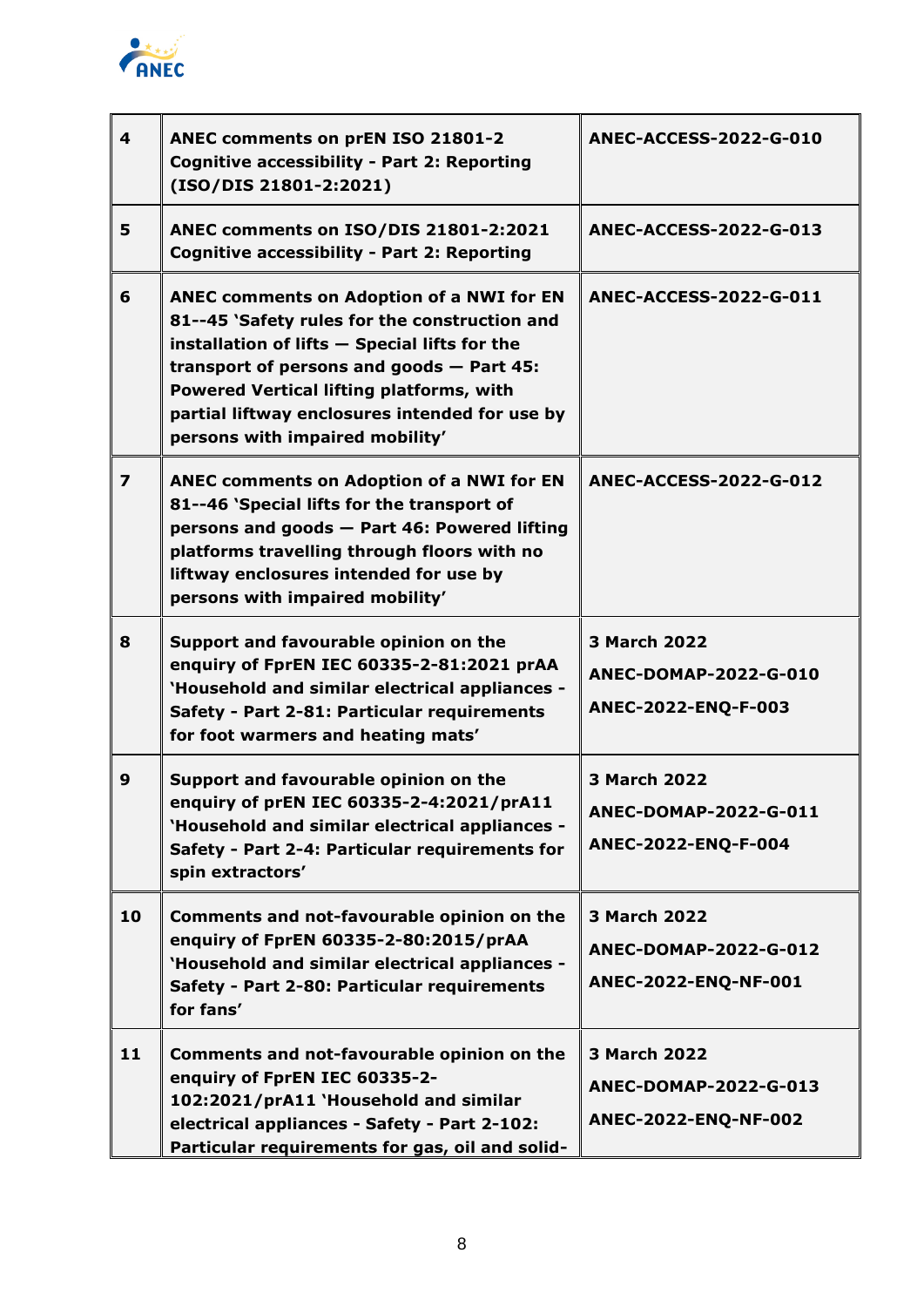

|                 | fuel burning appliances having electrical<br>connections'                                                                                                                                                                                                        |                                                                            |
|-----------------|------------------------------------------------------------------------------------------------------------------------------------------------------------------------------------------------------------------------------------------------------------------|----------------------------------------------------------------------------|
| 12 <sub>2</sub> | Support and favourable opinion on the<br>enquiry of FprEN 60335-2-39:2012/prA11<br>'Household and similar electrical appliances -<br>Safety - Part 2-39: Particular requirements<br>for commercial electric multi-purpose<br>cooking pans'                       | <b>3 March 2022</b><br>ANEC-DOMAP-2022-G-014<br>ANEC-2022-ENQ-F-005        |
| 13              | Support and favourable opinion on the<br>enquiry of EN 60335-2-42:2003 prA12<br>'Household and similar electrical appliances -<br>Safety - Part 2-42: Particular requirements<br>for commercial ovens'                                                           | <b>3 March 2022</b><br><b>ANEC-DOMAP-2022-G-015</b><br>ANEC-2022-ENQ-F-006 |
| 14              | Support and favourable opinion on the<br>enquiry of EN 60335-2-47:2003 prA12<br>'Household and similar electrical appliances -<br>Safety - Part 2-42: Particular requirements<br>for commercial electric boiling pans'                                           | 3 March 2022<br>ANEC-DOMAP-2022-G-016<br>ANEC-2022-ENQ-F-007               |
| 15              | Comments and not-favourable opinion on the<br>enquiry of EN 60335-2-49:2003 prA12<br>'Household and similar electrical appliances -<br>Safety - Part 2-49: Particular requirements<br>for commercial electric appliances for<br>keeping food and crockery warm'  | <b>3 March 2022</b><br>ANEC-DOMAP-2022-G-017<br>ANEC-2022-ENQ-NF-003       |
| 16              | ANEC comments on Draft CEN BT C040/2022<br><b>CEN/BTWG 213 SAGA Guidelines for</b><br>accessible Word and PDF documents                                                                                                                                          | <b>ANEC-ACCESS-2022-G-015</b>                                              |
| 17              | ANEC comments on EN 81-70:2021/FprA1<br>Safety rules for the construction and<br>installation of lifts - Particular applications<br>for passenger and goods passenger lift - Part<br>70: Accessibility to lifts for persons including<br>persons with disability | <b>ANEC-ACCESS-2022-G-019</b>                                              |
| 18              | ANEC proposal for CEN TC 293 WG 13 'Tactile<br>Lettering': EN Tactile lettering and signage -<br>proposal for section 5-1 and 5-2                                                                                                                                | <b>ANEC-ACCESS-2022-G-022</b>                                              |
| 19              | ANEC comments on WD EN 81-82:2022<br>Safety rules for the construction and<br>installation of lifts $-$ Existing lifts $-$ Part 82:                                                                                                                              | <b>ANEC-ACCESS-2022-G-023</b>                                              |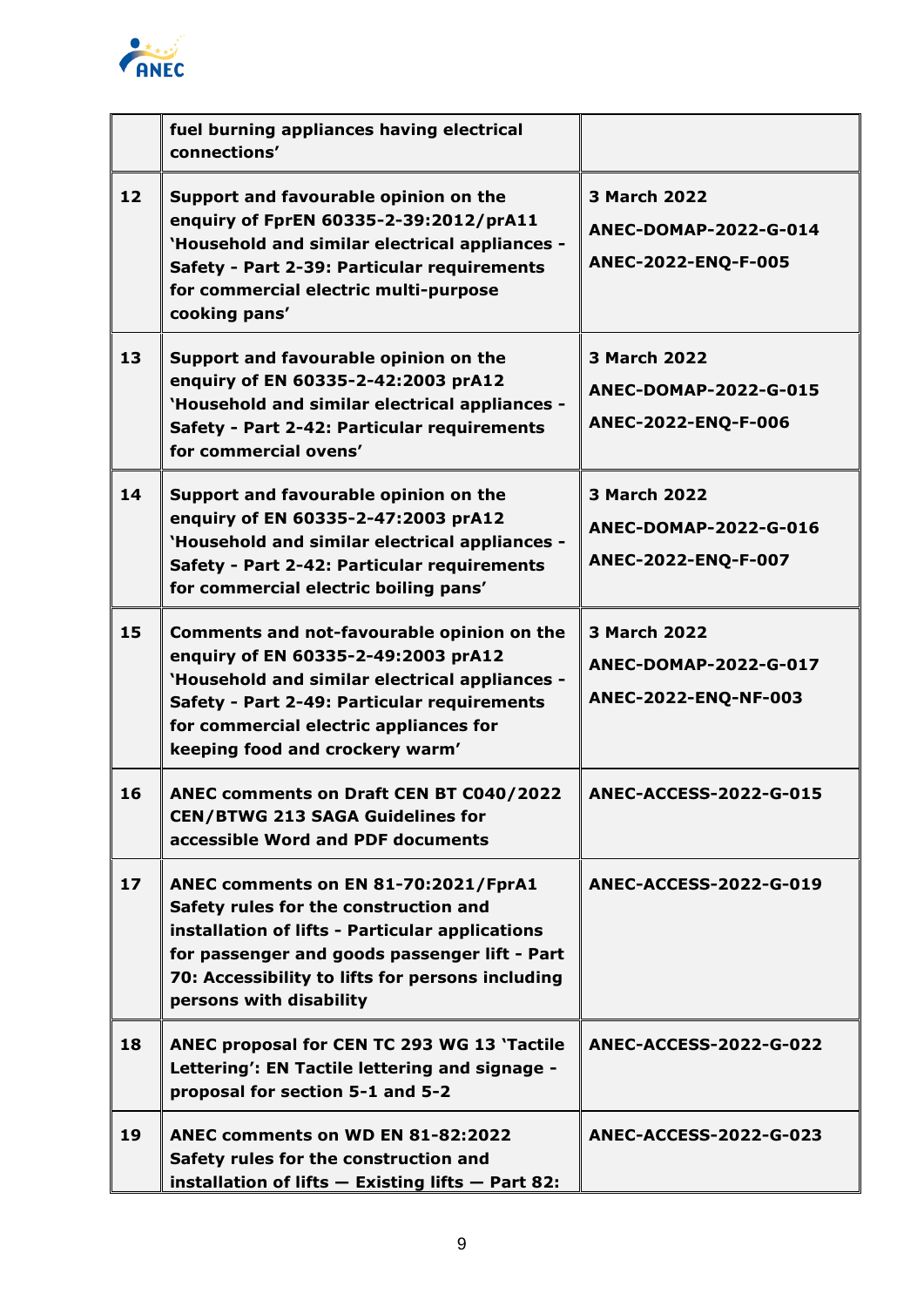

|    | Rules for the improvement of the accessibility<br>of existing lifts for persons including persons<br>with disability                                                                                                                                                                                                   |                                              |
|----|------------------------------------------------------------------------------------------------------------------------------------------------------------------------------------------------------------------------------------------------------------------------------------------------------------------------|----------------------------------------------|
| 20 | Support for the formal vote of FprEN IEC<br>60335-2-11:2022/FprA11:2022 'Household<br>and similar electrical appliances - Safety -<br>Part 2-11: Particular requirements for tumble<br>dryers'                                                                                                                         | <b>5 April 2022</b><br>ANEC-DOMAP-2022-G-053 |
| 21 | <b>Comment from Consumers International and</b><br>ANEC on IEC TC 61 document 61/6509/CD,<br>Household and similar electrical appliances -<br>Safety - Part 2-120: Particular requirements<br>for the safety of appliances for the generation<br>of directly inhalable aerosols                                        | 13 April 2022<br>ANEC-DOMAP-2022-G-023       |
| 22 | <b>Comments from Consumers International and</b><br>ANEC on IEC TC 61 document 61/6475/DC,<br>Proposal from MT4 for an amendment to IEC<br>60335-2-75: Particular requirements for<br>commercial dispensing appliances and<br>vending machines, for externally accessible<br>surface temperatures and probes 18 and 19 | 13 April 2022<br>ANEC-DOMAP-2022-G-025       |
| 23 | <b>Comment from Consumers International and</b><br>ANEC on IEC TC 61 document 61/6484/DC,<br><b>Proposal from the Chinese National</b><br><b>Committee for an amendment to IEC 60335-</b><br>2-52: Particular requirements for oral<br>hygiene appliances, for electric toothbrush<br>for children                     | 13 April 2022<br>ANEC-DOMAP-2022-G-029       |
| 24 | ANEC comments on CEN TC 452 draft decision<br>on CWA 16520:2012, Guide dog mobility                                                                                                                                                                                                                                    | ANEC-ACCESS-2022-G-033                       |
| 25 | <b>ANEC comments on Terms of Reference (ToR)</b><br>of the CEN-CENELEC-ETSI Joint Technical<br><b>Body eAccessibility</b>                                                                                                                                                                                              | <b>ANEC-ACCESS-2022-G-035</b>                |
| 26 | <b>ANEC comments on Activation of a PWI for</b><br><b>EN 81-82 "Safety rules for the construction</b><br>and installation of lifts Existing lifts Part 82:<br>Rules for the improvement of the accessibility<br>of existing lifts for persons including persons<br>with disability"                                    | ANEC-ACCESS-2022-G-036                       |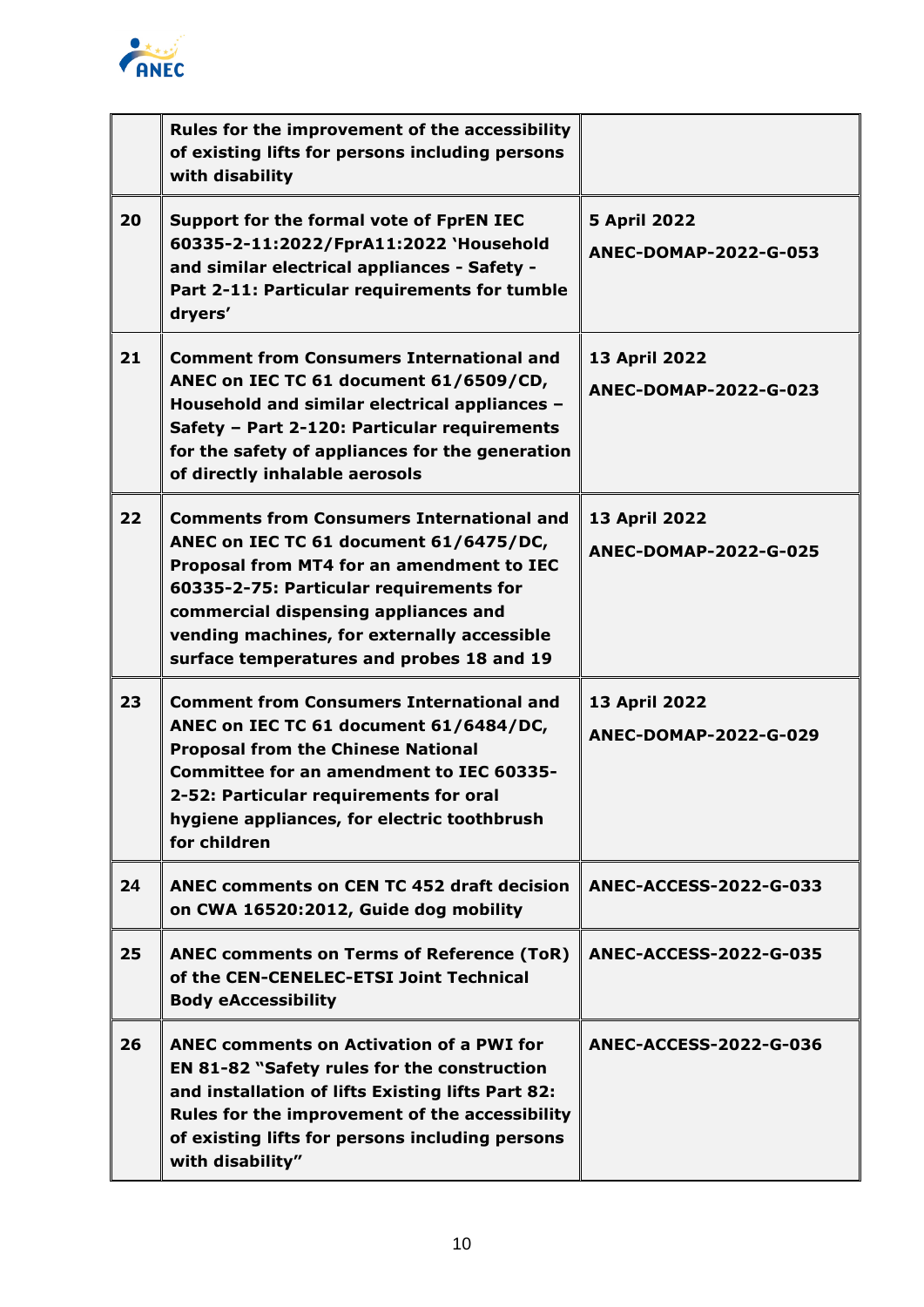

| July-December |  |
|---------------|--|
|               |  |

| DOMESTIC APPLIANCES (35) |                                                                                                                                                                                                                                     |                                                                              |  |
|--------------------------|-------------------------------------------------------------------------------------------------------------------------------------------------------------------------------------------------------------------------------------|------------------------------------------------------------------------------|--|
|                          | January-June                                                                                                                                                                                                                        |                                                                              |  |
| 1                        | Letter concerning January 2022 meeting of<br><b>IEC ACOS</b>                                                                                                                                                                        | <b>13 January 2022</b><br>ANEC-ML-2022-0002                                  |  |
| $\overline{2}$           | Support with comments for the enquiry of<br>prEN 30-1-4 "Domestic cooking appliances<br>burning gas - Safety - Part 1-4: Appliances<br>having one or more burners with an<br>automatic burner control system"                       | <b>13 January 2022</b><br>ANEC-DOMAP-2022-G-003                              |  |
| 3                        | Comment on CEN TC 93 document N 1068,<br>draft Decision CEN/TC 93 475/2022,<br>Adoption of a PWI for a revision of EN 131-1<br>'Ladders - Part 1: Terms, types, functional<br>sizes'                                                | <b>18 January 2022</b><br>ANEC-DOMAP-2022-G-004                              |  |
| 4                        | Support and favourable opinion for the formal<br>vote of EN 14749:2016/FprA1 `Furniture -<br>Domestic and kitchen storage units and<br>kitchen-worktops - Safety requirements and<br>test methods'                                  | <b>25 January 2022</b><br><b>ANEC-CHILD-2022-G-016</b><br>ANEC-2022-FV-F-001 |  |
| 5                        | Comment on CLC TC 116_Sec 0044-2021_RM,<br>resolutions and minutes of the September<br>2021 plenary meeting of CENELEC TC 116<br>'Electric motor-operated hand-held tools,<br>transportable tools and lawn and garden<br>machinery' | <b>27 January 2022</b><br>ANEC-ML-2022-0008                                  |  |
| 6                        | Support and favourable opinion for the formal<br>vote of EN 62841-1:2015/FprAB 'Electric<br>motor-operated hand-held tools,<br>transportable tools and lawn and garden<br>machinery - Safety - Part 1: general<br>requirements'     | 2 February 2022<br>ANEC-DOMAP-2022-G-006<br>ANEC-2022-FV-F-002               |  |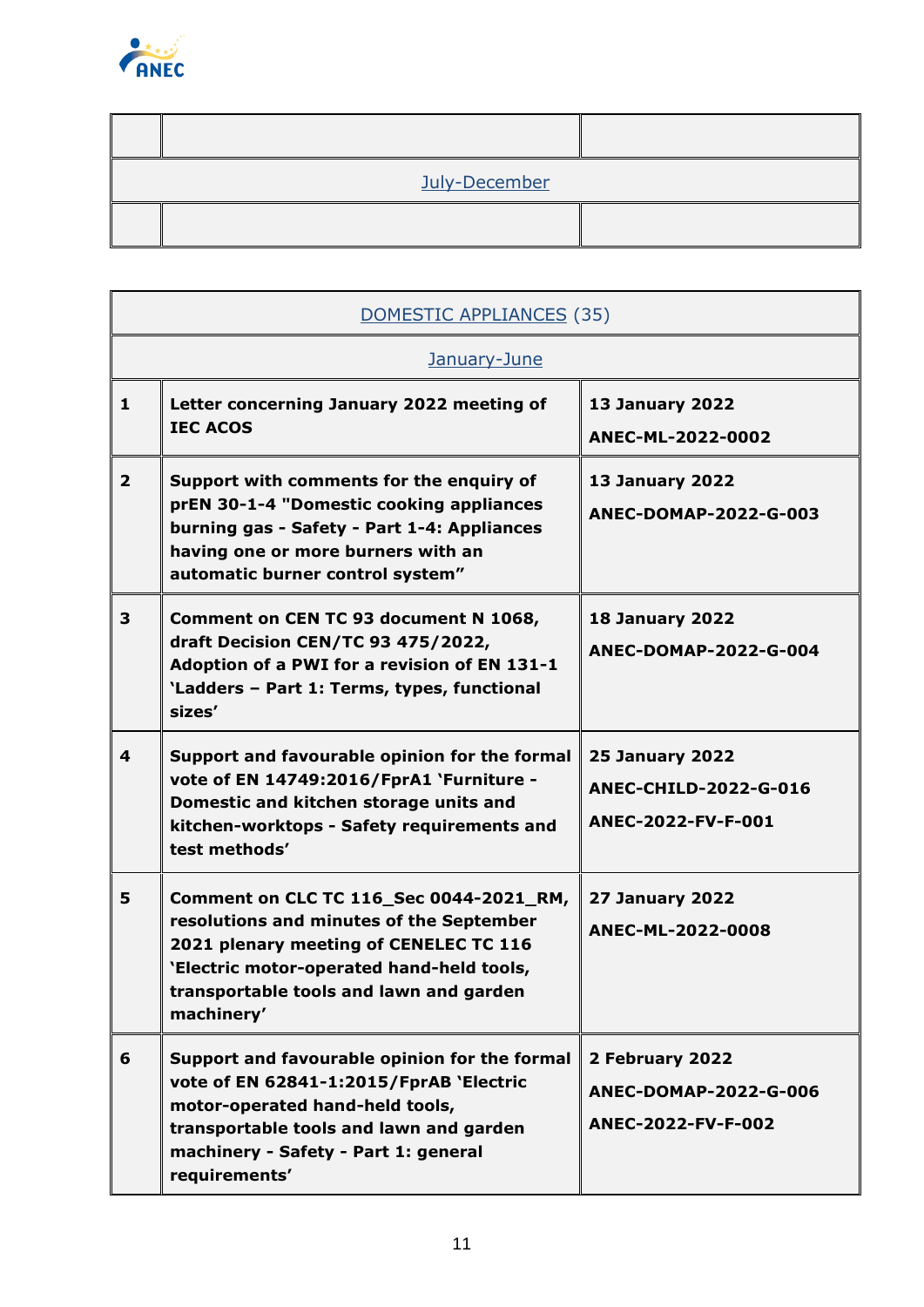

| $\overline{\mathbf{z}}$ | Support for CLC BT171/DG12529/DV,<br>Revised terms of reference of CLC BTWG 143-<br>1 'LVD standardisation in the EU regulatory<br>framework'                                                                                                                                        | 2 February 2022<br>ANEC-DOMAP-2022-G-007                                   |
|-------------------------|--------------------------------------------------------------------------------------------------------------------------------------------------------------------------------------------------------------------------------------------------------------------------------------|----------------------------------------------------------------------------|
| 8                       | <b>Input on EUFireStat Project 'Closing data</b><br>gaps and paving the way for Pan-European<br>Fire Safety efforts' draft final report (January<br>2022)                                                                                                                            | 11 February 2022<br>ANEC-SERV-2022-G-003                                   |
| 9                       | Input for the final meeting of CASP 2021 joint<br>market surveillance action PSA2 'Electric<br>toys', to be held on 16 March 2022                                                                                                                                                    | 2 March 2022<br><b>ANEC-CHILD-2022-G-034</b>                               |
| 10                      | Support and favourable opinion on the<br>enquiry of FprEN IEC 60335-2-81:2021 prAA<br>'Household and similar electrical appliances -<br>Safety - Part 2-81: Particular requirements<br>for foot warmers and heating mats'                                                            | <b>3 March 2022</b><br>ANEC-DOMAP-2022-G-010<br>ANEC-2022-ENQ-F-003        |
| 11                      | Support and favourable opinion on the<br>enquiry of prEN IEC 60335-2-4:2021/prA11<br>'Household and similar electrical appliances -<br>Safety - Part 2-4: Particular requirements for<br>spin extractors'                                                                            | <b>3 March 2022</b><br><b>ANEC-DOMAP-2022-G-011</b><br>ANEC-2022-ENQ-F-004 |
| 12                      | Comments and not-favourable opinion on the<br>enquiry of FprEN 60335-2-80:2015/prAA<br>'Household and similar electrical appliances -<br>Safety - Part 2-80: Particular requirements<br>for fans'                                                                                    | <b>3 March 2022</b><br>ANEC-DOMAP-2022-G-012<br>ANEC-2022-ENQ-NF-001       |
| 13                      | Comments and not-favourable opinion on the<br>enquiry of FprEN IEC 60335-2-<br>102:2021/prA11 'Household and similar<br>electrical appliances - Safety - Part 2-102:<br>Particular requirements for gas, oil and solid-<br>fuel burning appliances having electrical<br>connections' | <b>3 March 2022</b><br>ANEC-DOMAP-2022-G-013<br>ANEC-2022-ENQ-NF-002       |
| 14                      | Support and favourable opinion on the<br>enquiry of FprEN 60335-2-39:2012/prA11<br>'Household and similar electrical appliances -<br>Safety - Part 2-39: Particular requirements<br>for commercial electric multi-purpose<br>cooking pans'                                           | 3 March 2022<br>ANEC-DOMAP-2022-G-014<br>ANEC-2022-ENQ-F-005               |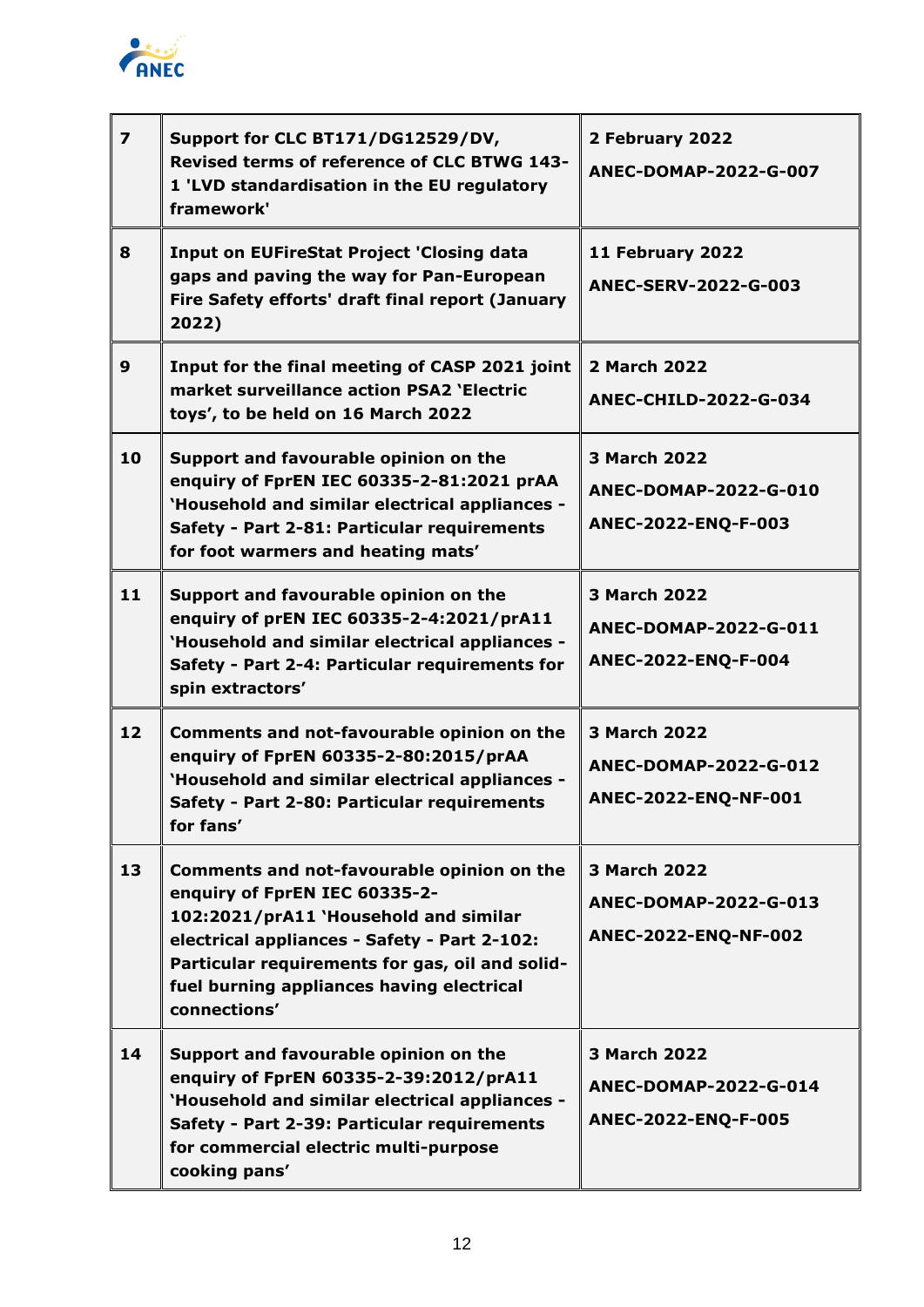

| 15 | Support and favourable opinion on the<br>enquiry of EN 60335-2-42:2003 prA12<br>'Household and similar electrical appliances -<br>Safety - Part 2-42: Particular requirements<br>for commercial ovens'                                                                                                | <b>3 March 2022</b><br>ANEC-DOMAP-2022-G-015<br>ANEC-2022-ENQ-F-006  |
|----|-------------------------------------------------------------------------------------------------------------------------------------------------------------------------------------------------------------------------------------------------------------------------------------------------------|----------------------------------------------------------------------|
| 16 | Support and favourable opinion on the<br>enquiry of EN 60335-2-47:2003 prA12<br>'Household and similar electrical appliances -<br>Safety - Part 2-42: Particular requirements<br>for commercial electric boiling pans'                                                                                | 3 March 2022<br>ANEC-DOMAP-2022-G-016<br>ANEC-2022-ENQ-F-007         |
| 17 | Comments and not-favourable opinion on the<br>enquiry of EN 60335-2-49:2003 prA12<br>'Household and similar electrical appliances -<br>Safety - Part 2-49: Particular requirements<br>for commercial electric appliances for<br>keeping food and crockery warm'                                       | <b>3 March 2022</b><br>ANEC-DOMAP-2022-G-017<br>ANEC-2022-ENQ-NF-003 |
| 18 | Support and favourable opinion for the formal<br>vote of FprEN IEC 62841-3-5:2022/FprAA<br>'Electric motor-operated hand-held tools,<br>transportable tools and lawn and garden<br>machinery - Safety - Part 3-5: Particular<br>requirements for transportable band saws'                             | <b>10 March 2022</b><br>ANEC-DOMAP-2022-G-020<br>ANEC-2022-FV-F-004  |
| 19 | Support for the formal vote of FprEN IEC<br>60335-2-11:2022/FprA11:2022 'Household<br>and similar electrical appliances - Safety -<br>Part 2-11: Particular requirements for tumble<br>dryers'                                                                                                        | <b>5 April 2022</b><br>ANEC-DOMAP-2022-G-053                         |
| 20 | Feedback on draft CLC TC 61 response to the<br>LVD Desk Officer on the 'red line' document<br>on EN 60335-2-9 'toasters'                                                                                                                                                                              | <b>11 April 2022</b><br>ANEC-DOMAP-2022-G-054                        |
| 21 | <b>Comment from Consumers International and</b><br>ANEC on IEC TC 61 document 61/6451/DC,<br><b>Proposal from the Swedish National</b><br>Committee for an amendment to IEC 60335-<br>1: Household and similar electrical appliances<br>- Safety - Part 1: General requirements,<br><b>Clause 7.2</b> | <b>13 April 2022</b><br>ANEC-DOMAP-2022-G-021                        |
| 22 | <b>Comment from Consumers International and</b><br>ANEC on IEC TC 61 document 61/6443/CDV,                                                                                                                                                                                                            | 13 April 2022                                                        |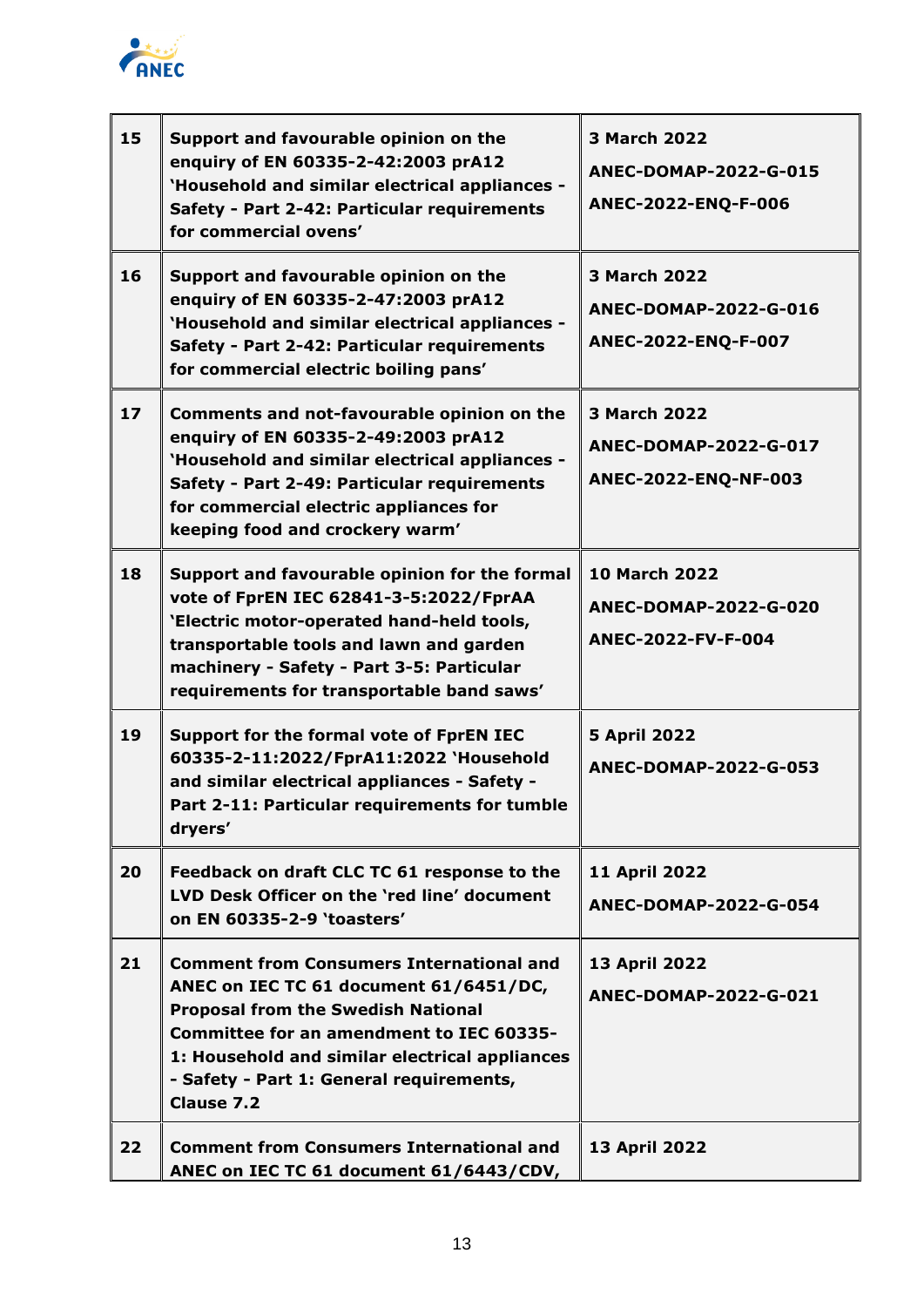

|    | Household and similar electrical appliances -<br>Safety - Part 2-8: Particular requirements for<br>shavers, hair clippers and similar appliances                                                                                                                                                                       | ANEC-DOMAP-2022-G-022                         |
|----|------------------------------------------------------------------------------------------------------------------------------------------------------------------------------------------------------------------------------------------------------------------------------------------------------------------------|-----------------------------------------------|
| 23 | <b>Comment from Consumers International and</b><br>ANEC on IEC TC 61 document 61/6509/CD,<br>Household and similar electrical appliances -<br>Safety - Part 2-120: Particular requirements<br>for the safety of appliances for the generation<br>of directly inhalable aerosols                                        | 13 April 2022<br>ANEC-DOMAP-2022-G-023        |
| 24 | <b>Disagreement from Consumers International</b><br>and ANEC on IEC TC 61 document<br>61/6483/DC, Proposal from the Chinese<br><b>National Committee for an amendment to IEC</b><br>60335-2-43: Particular requirements for<br>clothes dryers and towel rails, for clothes<br>dryers without a cabinet                 | 13 April 2022<br>ANEC-DOMAP-2022-G-024        |
| 25 | <b>Comments from Consumers International and</b><br>ANEC on IEC TC 61 document 61/6475/DC,<br>Proposal from MT4 for an amendment to IEC<br>60335-2-75: Particular requirements for<br>commercial dispensing appliances and<br>vending machines, for externally accessible<br>surface temperatures and probes 18 and 19 | 13 April 2022<br><b>ANEC-DOMAP-2022-G-025</b> |
| 26 | <b>Disagreement from Consumers International</b><br>and ANEC on IEC TC 61 document<br>61/6465/DC, Proposal from MT 23 for an<br>amendment to IEC 60335-2-98: Particular<br>requirements for humidifiers, for remote<br>operation                                                                                       | 13 April 2022<br>ANEC-DOMAP-2022-G-026        |
| 27 | <b>Comment from Consumers International and</b><br>ANEC on IEC TC 61 document 61/6453/DC,<br><b>Proposal from the German National</b><br>Committee for an amendment to IEC 60335-<br>2-14: Particular requirements for kitchen<br>machines, for alternative test method using<br>electrical or mechanical brake        | 13 April 2022<br>ANEC-DOMAP-2022-G-027        |
| 28 | <b>Comment from Consumers International and</b><br>ANEC on IEC TC 61 document 61/6493/DC,<br>Proposal from MT 46 for an amendment to<br>IEC 60335-2-14: Particular requirements for                                                                                                                                    | 13 April 2022<br>ANEC-DOMAP-2022-G-028        |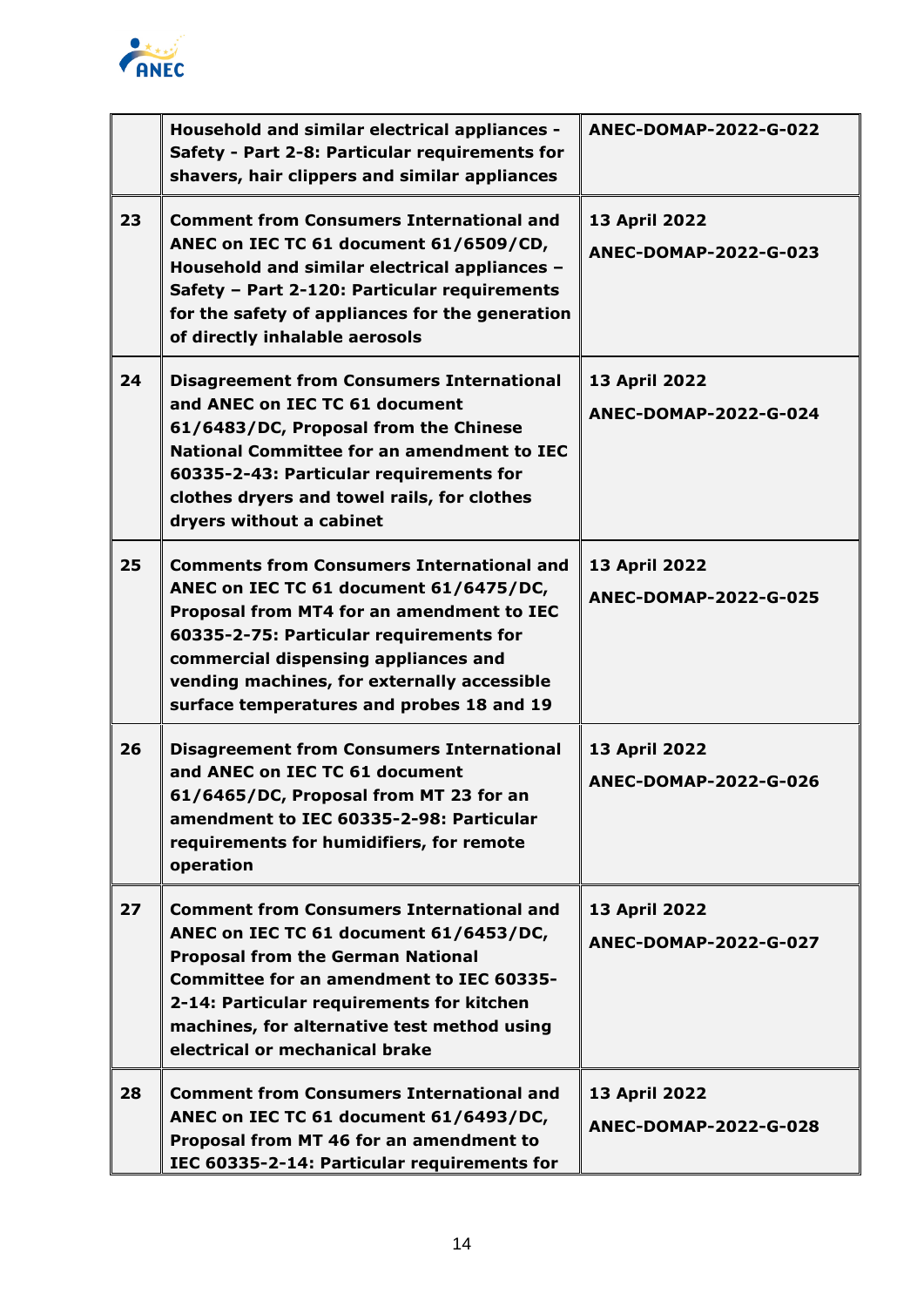

|    | kitchen machines, for 3.1.9.111 and<br>11.7.101-11.7.118                                                                                                                                                                                                                                           |                                                                             |
|----|----------------------------------------------------------------------------------------------------------------------------------------------------------------------------------------------------------------------------------------------------------------------------------------------------|-----------------------------------------------------------------------------|
| 29 | <b>Comment from Consumers International and</b><br>ANEC on IEC TC 61 document 61/6484/DC,<br><b>Proposal from the Chinese National</b><br><b>Committee for an amendment to IEC 60335-</b><br>2-52: Particular requirements for oral<br>hygiene appliances, for electric toothbrush<br>for children | 13 April 2022<br>ANEC-DOMAP-2022-G-029                                      |
| 30 | Support and favourable opinion for the<br>enquiry of prEN IEC 62841-3-11/prAA<br>'Electric motor-operated hand-held tools,<br>transportable tools and lawn and garden<br>machinery - Safety - Part 3-11: Particular<br>requirements for transportable combined<br>mitre and bench saws'            | <b>20 April 2022</b><br>ANEC-DOMAP-2022-G-030<br>ANEC-2022-ENQ-F-008        |
| 31 | Support and favourable opinion for the<br>enquiry of prEN IEC 62841-2-16/prAA<br>'Electric motor-operated hand-held tools,<br>transportable tools and lawn and garden<br>machinery - Safety - Part 2-16: Particular<br>requirements for hand-held fastener driving<br>tools'                       | <b>20 April 2022</b><br>ANEC-DOMAP-2022-G-031<br>ANEC-2022-ENQ-F-009        |
| 32 | Support and favourable opinion for the<br>enquiry of prEN IEC 62841-2-7/prAA 'Electric<br>motor-operated hand-held tools,<br>transportable tools and lawn and garden<br>machinery - Safety - Part 2-7: Particular<br>requirements for hand-held spray guns'                                        | <b>20 April 2022</b><br><b>ANEC-DOMAP-2022-G-032</b><br>ANEC-2022-ENQ-F-010 |
| 33 | Support and favourable opinion for the<br>enquiry of prEN IEC 62841-2-19/prAA<br>'Electric motor-operated hand-held tools,<br>transportable tools and lawn and garden<br>machinery - Safety - Part 2-19: Particular<br>requirements for hand-held jointers'                                        | <b>20 April 2022</b><br>ANEC-DOMAP-2022-G-033<br>ANEC-2022-ENQ-F-011        |
| 34 | Support and favourable opinion for the<br>enquiry of prEN IEC 62841-2-22/prAA<br>'Electric motor-operated hand-held tools,<br>transportable tools and lawn and garden                                                                                                                              | <b>20 April 2022</b><br>ANEC-DOMAP-2022-G-034<br>ANEC-2022-ENQ-F-012        |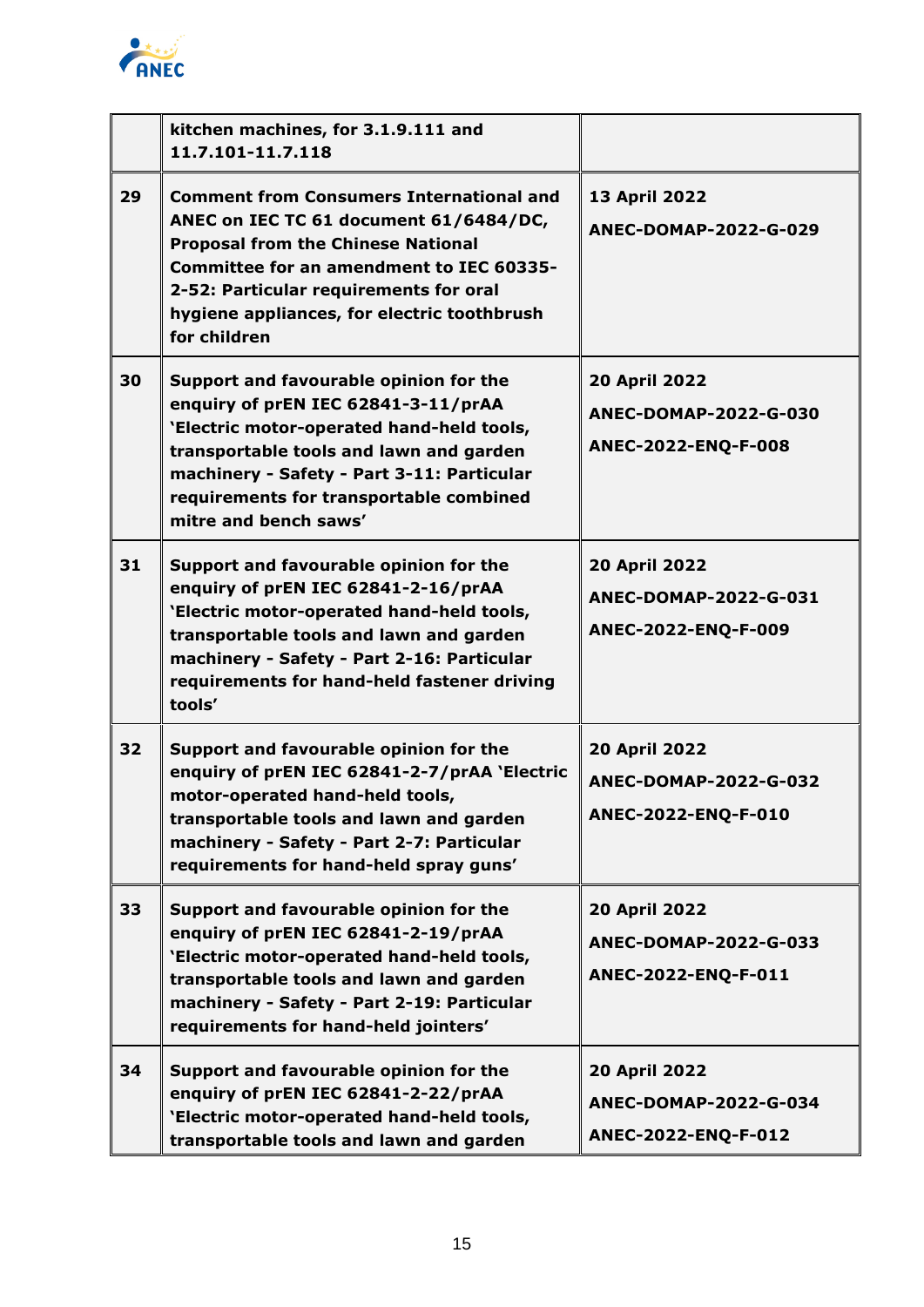

|    | machinery - Safety - Part 2-22: Particular<br>requirements for hand-held cut-off machines'                                                                                                                                                                                                |                                                                             |
|----|-------------------------------------------------------------------------------------------------------------------------------------------------------------------------------------------------------------------------------------------------------------------------------------------|-----------------------------------------------------------------------------|
| 35 | Support and favourable opinion for the<br>enquiry of prEN IEC 62841-2-23/prAA<br>'Electric motor-operated hand-held tools,<br>transportable tools and lawn and garden<br>machinery - Safety - Part 2-23: Particular<br>requirements for hand-held die grinders and<br>small rotary tools' | <b>20 April 2022</b><br><b>ANEC-DOMAP-2022-G-035</b><br>ANEC-2022-ENQ-F-013 |
|    |                                                                                                                                                                                                                                                                                           |                                                                             |
|    | July-December                                                                                                                                                                                                                                                                             |                                                                             |
|    |                                                                                                                                                                                                                                                                                           |                                                                             |

| DIGITAL SOCIETY (22) |                                                                                                                                                                                                                                                                                        |                         |  |
|----------------------|----------------------------------------------------------------------------------------------------------------------------------------------------------------------------------------------------------------------------------------------------------------------------------------|-------------------------|--|
|                      | January-June                                                                                                                                                                                                                                                                           |                         |  |
| $\mathbf{1}$         | <b>ANEC comments on the European Commission</b><br>proposal for an Artificial Intelligence Act                                                                                                                                                                                         | ANEC-DIGITAL-2022-G-001 |  |
| $\overline{2}$       | <b>ANEC comments on CEN-CLC SRAHG 'RED</b><br><b>Cybersecurity' position on draft RED</b><br>cybersecurity standardisation request                                                                                                                                                     | ANEC-DIGITAL-2022-G-004 |  |
| 3                    | <b>ANEC Article for AI Fund newsletter, February</b><br>2022                                                                                                                                                                                                                           | ANEC-DIGITAL-2022-G-007 |  |
| $\boldsymbol{4}$     | ANEC comments on CEN TC 224 Activation of<br><b>Preliminary Work Item - TR Use of biometric</b><br>verification data across EU countries and<br>scenarios                                                                                                                              | ANEC-DIGITAL-2022-G-012 |  |
| 5                    | ANEC comments on CEN TC 224 PWI Digital<br><b>Presentation Attack in biometric systems</b>                                                                                                                                                                                             | ANEC-DIGITAL-2022-G-013 |  |
| 6                    | <b>ANEC comments on Draft standardisation</b><br>request to European Committee for<br><b>Standardisation, the European Committee for</b><br><b>Electrotechnical Standardisation and the</b><br><b>European Telecommunications Standards</b><br>Institute as regards radio equipment in | ANEC-DIGITAL-2022-G-015 |  |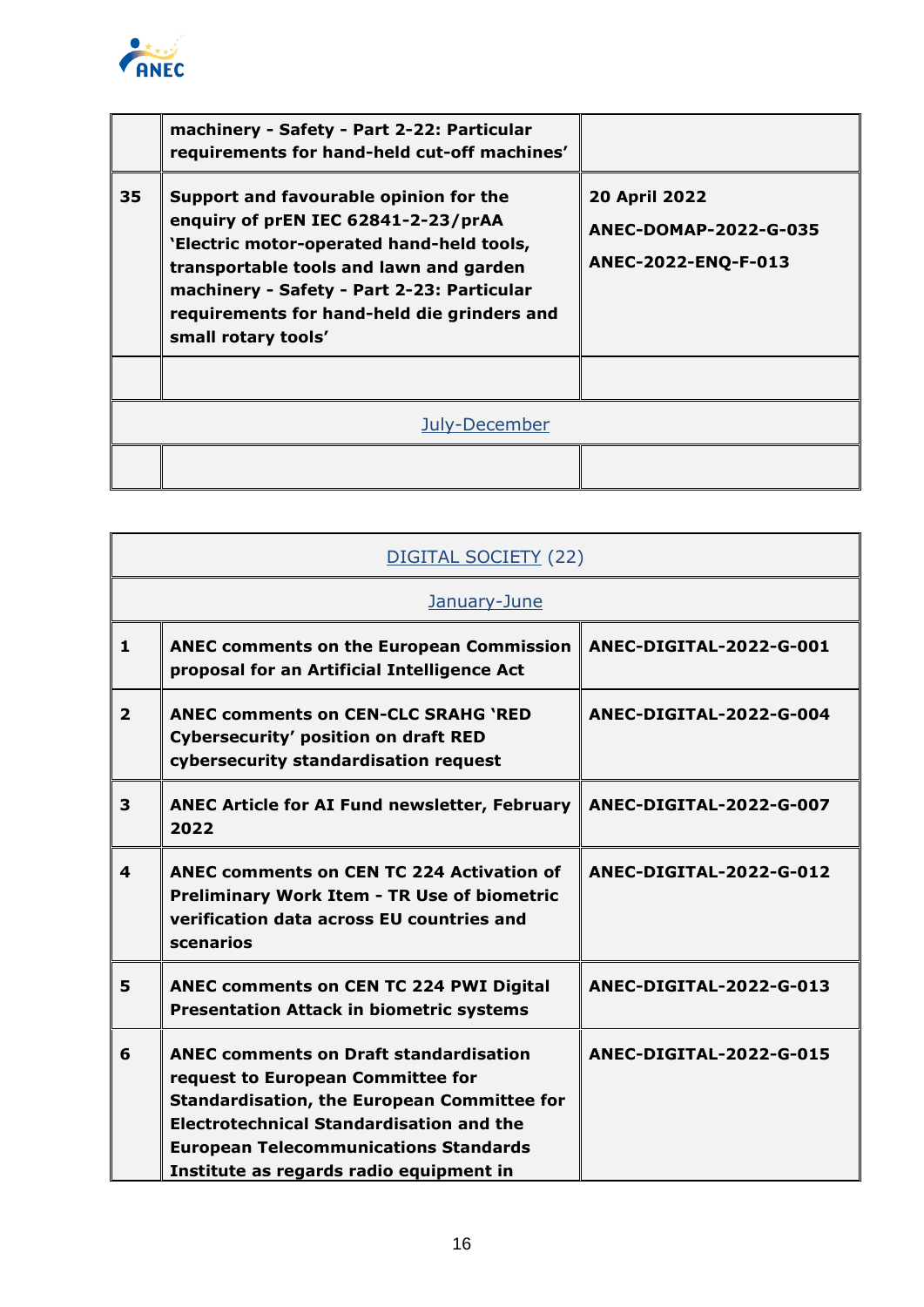

|                         | support of Directive 2014/53/EU of the<br><b>European Parliament and of the Council in</b><br>conjunction with Commission Delegated<br>Regulation (EU) 2021/XXX, February 2022                                                                 |                          |
|-------------------------|------------------------------------------------------------------------------------------------------------------------------------------------------------------------------------------------------------------------------------------------|--------------------------|
| $\overline{\mathbf{z}}$ | <b>ANEC comments on CEN TC 224 New Work</b><br>Item - TR European Digital Identity Wallets<br>standards Gap Analysis                                                                                                                           | ANEC-DIGITAL-2022-G-016  |
| 8                       | <b>ANEC comments on Draft ESOs feedback on</b><br>draft Standardization Request RED<br>3(3)(d,e,f) published on EC Notification Tool                                                                                                           | ANEC-DIGITAL-2022-G-019  |
| $\mathbf{9}$            | <b>ANEC comments on CEN-CLC PSIS action in</b><br>2022 - topic on Data Quality for AI                                                                                                                                                          | ANEC-DIGITAL-2022-G-023  |
| 10                      | ANEC comments on prEN ISO/IEC 29151<br><b>Information technology - Security techniques</b><br>- Code of practice for personally identifiable<br>information protection (ISO/IEC<br>29151:2017)                                                 | ANEC-DIGITAL-2022-G-024. |
| 11                      | <b>ANEC comments on CENELEC</b><br>BT171/DG12587/REP (CLC/TC 108X report)                                                                                                                                                                      | ANEC-DIGITAL-2022-G-026  |
| 12                      | ANEC comments on prEN 17799:2021<br>Personal data protection requirements for<br>processing operations                                                                                                                                         | ANEC-DIGITAL-2022-G-034  |
| 13                      | ANEC comments on CEN Draft BT C042/2022<br>New CEN-CLC-ETSI Joint Technical Body on<br><b>RED Cybersecurity - creation</b>                                                                                                                     | ANEC-DIGITAL-2022-G-037  |
| 14                      | ANEC comments on prEN ISO/IEC 27002 rev<br>"Information security, cybersecurity and<br>privacy protection -Information security<br>controls" (WI JT013048)                                                                                     | ANEC-DIGITAL-2022-G-041  |
| 15                      | <b>ANEC comments on Working Draft of</b><br>prEN50566 Generic standard for assessment<br>of low power electronic and electrical<br>equipment related to human exposure<br>restrictions for electromagnetic fields (10<br><b>MHz - 300 GHz)</b> | ANEC-DIGITAL-2022-G-043  |
| 16                      | ANEC input to EC DG JUST on GPSD standards<br>offered for citation in the OJEU (EN IEC                                                                                                                                                         | <b>31 March 2022</b>     |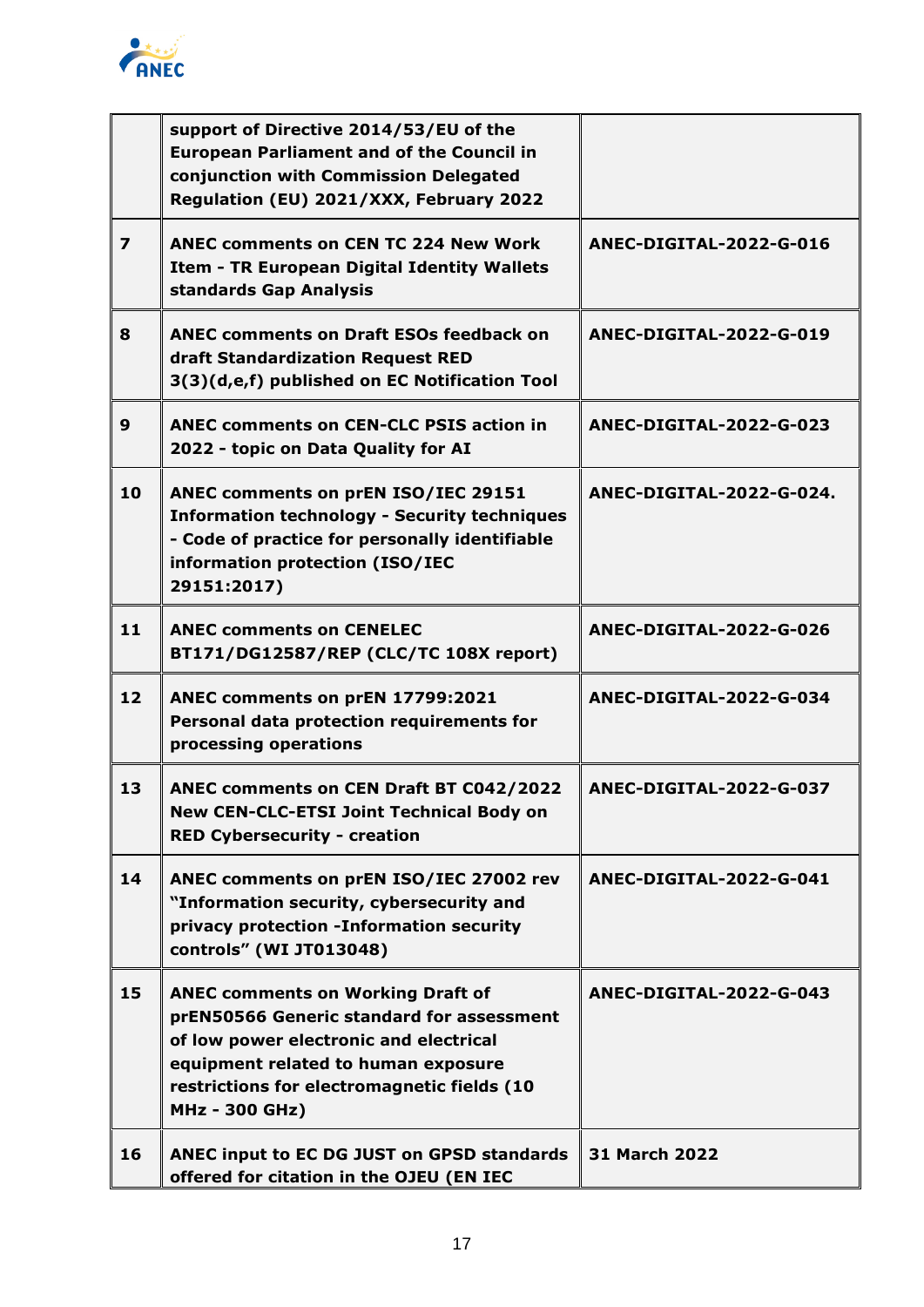

|    | 62368-1:2020 + A11:2020 'Audio/video,<br>information and communication technology<br>equipment - Part 1: Safety requirements')                                         | ANEC-WP1-2022-G-017     |
|----|------------------------------------------------------------------------------------------------------------------------------------------------------------------------|-------------------------|
| 17 | <b>ANEC comments on CEN TC 465 New Work</b><br>Item Proposal on Services for the citizen                                                                               | ANEC-DIGITAL-2022-G-045 |
| 18 | ANEC comments on ISO/DIS 31700<br>Consumer protection - Privacy by design for<br>consumer goods and services                                                           | ANEC-DIGITAL-2022-G-046 |
| 19 | <b>ANEC comments on approval New Work Item</b><br>proposal on prEN ISO 22739 Blockchain and<br>distributed ledger technologies - Vocabulary                            | ANEC-DIGITAL-2022-G-047 |
| 20 | <b>ANEC amendments for the European</b><br><b>Commission proposal for an Artificial</b><br><b>Intelligence Act, April 2022</b>                                         | ANEC-DIGITAL-2022-G-048 |
| 21 | ANEC comments on IEC 62368-1 ED4:<br>Audio/video, information and communication<br>technology equipment - Part 1: Safety<br>requirements                               | ANEC-DIGITAL-2022-G-049 |
| 22 | ANEC comments on prEN ISO/IEC 24760-1 IT<br>Security and Privacy - A framework for<br>identity management - Part 1: Terminology<br>and concepts (ISO/IEC 24760-1:2019) | ANEC-DIGITAL-2022-G-051 |
|    |                                                                                                                                                                        |                         |
|    | July-December                                                                                                                                                          |                         |
|    |                                                                                                                                                                        |                         |

|                         | SERVICES (17)                                                                                              |                                             |
|-------------------------|------------------------------------------------------------------------------------------------------------|---------------------------------------------|
|                         | January-June                                                                                               |                                             |
|                         | <b>Additional ANEC comments to CEN TC 136 WG</b><br>2 Convenor on future of standard on fitness<br>centres | <b>11 January 2022</b><br>ANEC-ML-2022-0001 |
| $\overline{\mathbf{2}}$ | Follow-up letter of January 2022 meeting of<br><b>CEN TC 136 WG17 'Trampoline parks'</b>                   | <b>17 January 2022</b>                      |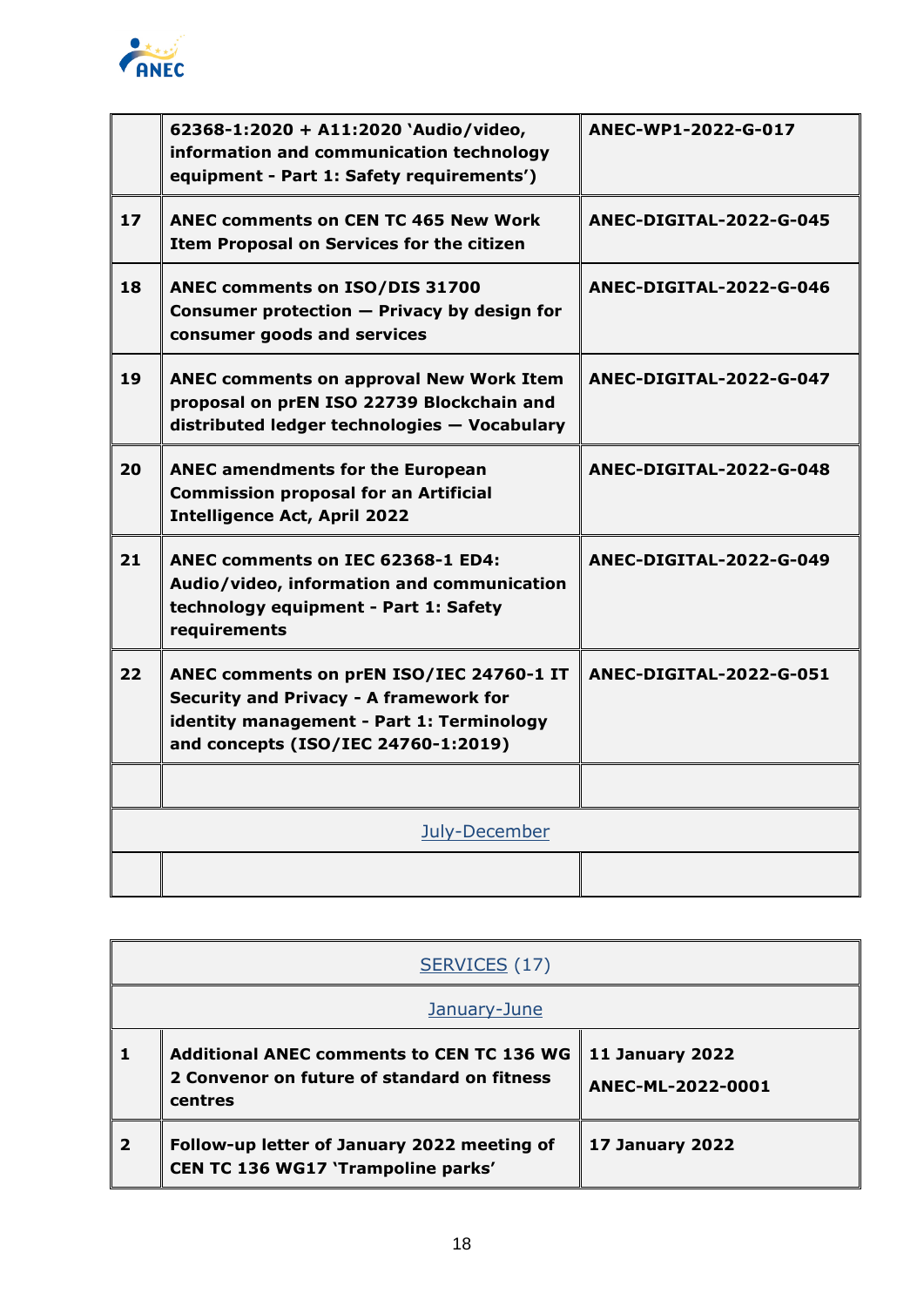

|                         |                                                                                                                                                                                                                | ANEC-ML-2022-0003                                                           |
|-------------------------|----------------------------------------------------------------------------------------------------------------------------------------------------------------------------------------------------------------|-----------------------------------------------------------------------------|
| 3                       | <b>Preliminary comments on CEN TC 136 WG17</b><br>document N285, prEN ISO 23659 'Trampoline<br>parks' - Collated comments with<br>classifications, following 23rd meeting held<br>on 2022-01-12                | <b>19 January 2022</b><br><b>ANEC-CHILD-2022-G-014</b><br>ANEC-ML-2022-0005 |
| 4                       | Proposal from ANEC & other consumer reps in<br><b>CEN TC 136 WG17 'Trampoline parks'</b><br>concerning the ratio for supervisors to users,<br>as input for the WG17 meeting to be held on<br><b>3 February</b> | 2 February 2022<br><b>ANEC-CHILD-2022-G-019</b>                             |
| 5                       | ANEC comments on ISO/FDIS 22458<br>Consumer vulnerability - Requirements and<br>guidelines for the design and delivery of<br>inclusive service                                                                 | <b>ANEC-ACCESS-2022-G-004</b>                                               |
| 6                       | <b>Nomination of ANEC Representative in ISO TC</b><br>228 'Tourism and related services' WG 19<br><b>Online travel agencies (OTA)</b>                                                                          | 6 February 2022<br>ANEC-ML-2022-0019                                        |
| $\overline{\mathbf{z}}$ | Nomination of ANEC Representative in ISO TC<br>228 'Tourism and related services' WG 3<br><b>Tourist information and reception services</b>                                                                    | 7 February 2022<br>ANEC-ML-2022-0020                                        |
| 8                       | <b>Statement from ANEC following the CEN TC</b><br>136 WG17 TG 'Supervision ratio' meeting<br>held on 7 February 2022                                                                                          | 8 February 2022<br><b>ANEC-CHILD-2022-G-021</b>                             |
| $\mathbf{9}$            | <b>Input on EUFireStat Project 'Closing data</b><br>gaps and paving the way for Pan-European<br>Fire Safety efforts' draft final report (January<br>2022)                                                      | 11 February 2022<br><b>ANEC-SERV-2022-G-003</b>                             |
| 10                      | Input from ANEC & other consumer reps in<br>CEN TC 136 WG17 'Trampoline parks'<br>concerning post-installation inspection and<br>introduction in prEN ISO 23659                                                | 10 & 11 February 2022<br>ANEC-ML-2022-0013                                  |
| 11                      | Application to establish A Liaison with an ISO<br><b>Committee ISO PC 335 'Improving consumer</b><br>understanding of online terms and<br>conditions'                                                          | 17 February 2022<br><b>ANEC-SECT-2022-G-004</b>                             |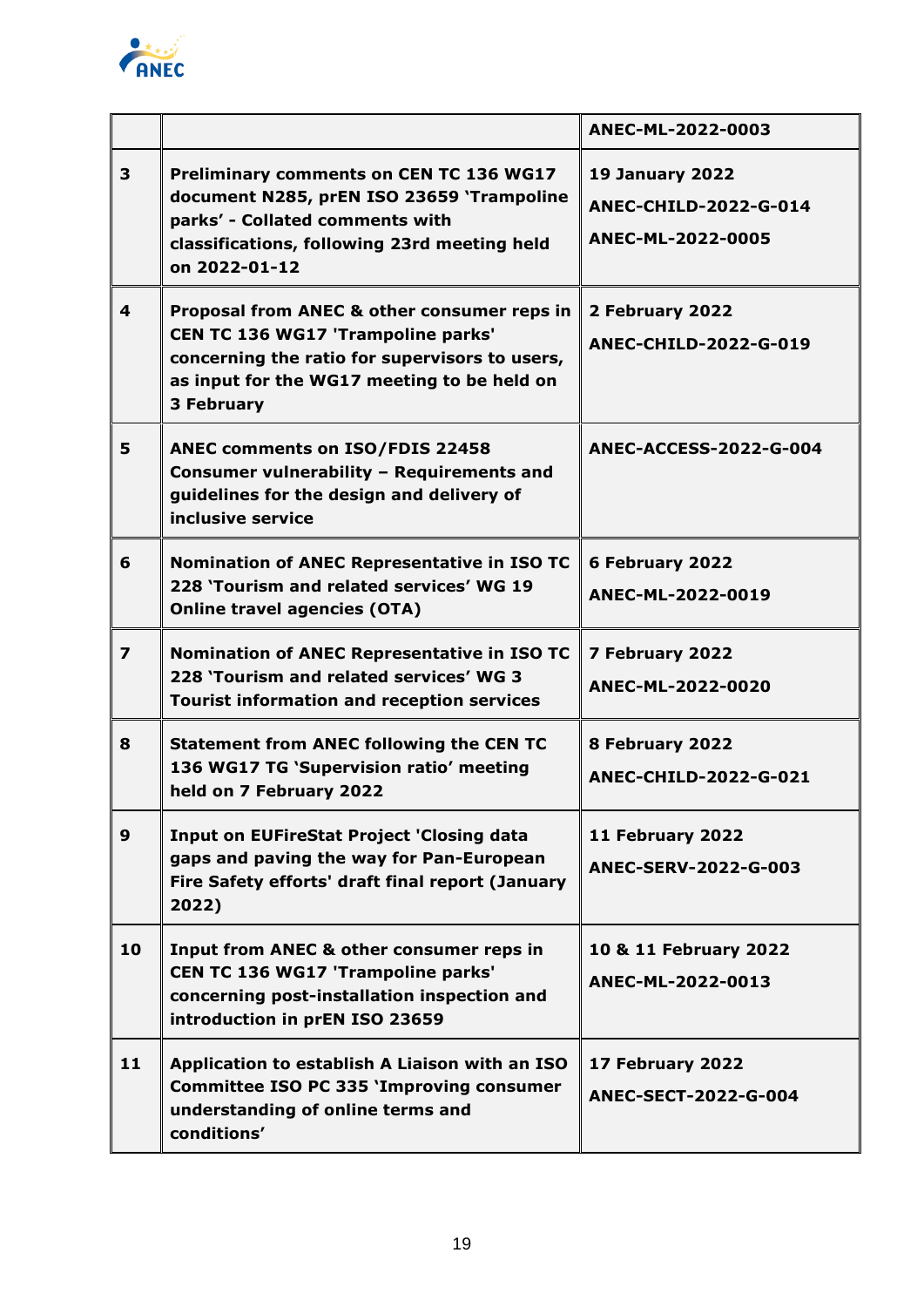

| 12 | <b>ANEC Comments to Commission on draft</b><br><b>Standardisation Request on Postal Services</b>                                                                                                                              | 22 February 2022<br>ANEC-SERV-2022-G-001            |
|----|-------------------------------------------------------------------------------------------------------------------------------------------------------------------------------------------------------------------------------|-----------------------------------------------------|
| 13 | <b>Statement from ANEC for the CEN TC 136</b><br>WG17 meeting to be held on 2 March 2022                                                                                                                                      | <b>1 March 2022</b><br>ANEC-CHILD-2022-G-033        |
| 14 | <b>ANEC report to CEN TC 447 'Horizontal</b><br>standards for the provision of services'                                                                                                                                      | <b>15 March 2022</b><br><b>ANEC-SERV-2022-G-008</b> |
| 15 | <b>ANEC comments to ISO TC 228</b><br>'Recommended construction for tourist<br>information service' WG3 3 "Tourist<br>information and reception services"                                                                     | <b>22 March 2022</b><br>ANEC-SERV-2022-G-010        |
| 16 | <b>Abstention with comments to CEN TC 136</b><br>document N 3243, draft Decision 12/2022 to<br>send FprEN ISO 23659 'Sports and<br>recreational facilities - Trampoline parks -<br><b>Safety Requirements' to formal vote</b> | 13 April 2022<br><b>ANEC-CHILD-2022-G-048</b>       |
| 17 | Reply to CEN TC 136 document N 3208, Draft<br>Decision 5/2022: Adoption of New PWI "Spa<br>and Wellness centres for public use - Safety<br>requirements and test methods" (WG 16)                                             | <b>26 April 2022</b><br>ANEC-PT-2022-HGS-001        |
|    |                                                                                                                                                                                                                               |                                                     |
|    |                                                                                                                                                                                                                               |                                                     |
|    | July-December                                                                                                                                                                                                                 |                                                     |
|    |                                                                                                                                                                                                                               |                                                     |

| <b>SUSTAINABILITY (16)</b> |                                                                                                              |                                                       |
|----------------------------|--------------------------------------------------------------------------------------------------------------|-------------------------------------------------------|
| January-June               |                                                                                                              |                                                       |
|                            | ANEC position paper on the Commission<br>proposal for updated rules on Recycled<br>plastic in food packaging | <b>19 January 2022</b><br>ANEC-PT-2022-CEG-001        |
| $\overline{\mathbf{2}}$    | <b>ANEC Comments to EC on Draft SReq on</b><br><b>Recycled Plastics and Plastics Recycling</b>               | <b>27 January 2022</b><br><b>ANEC-SUST-2021-G-082</b> |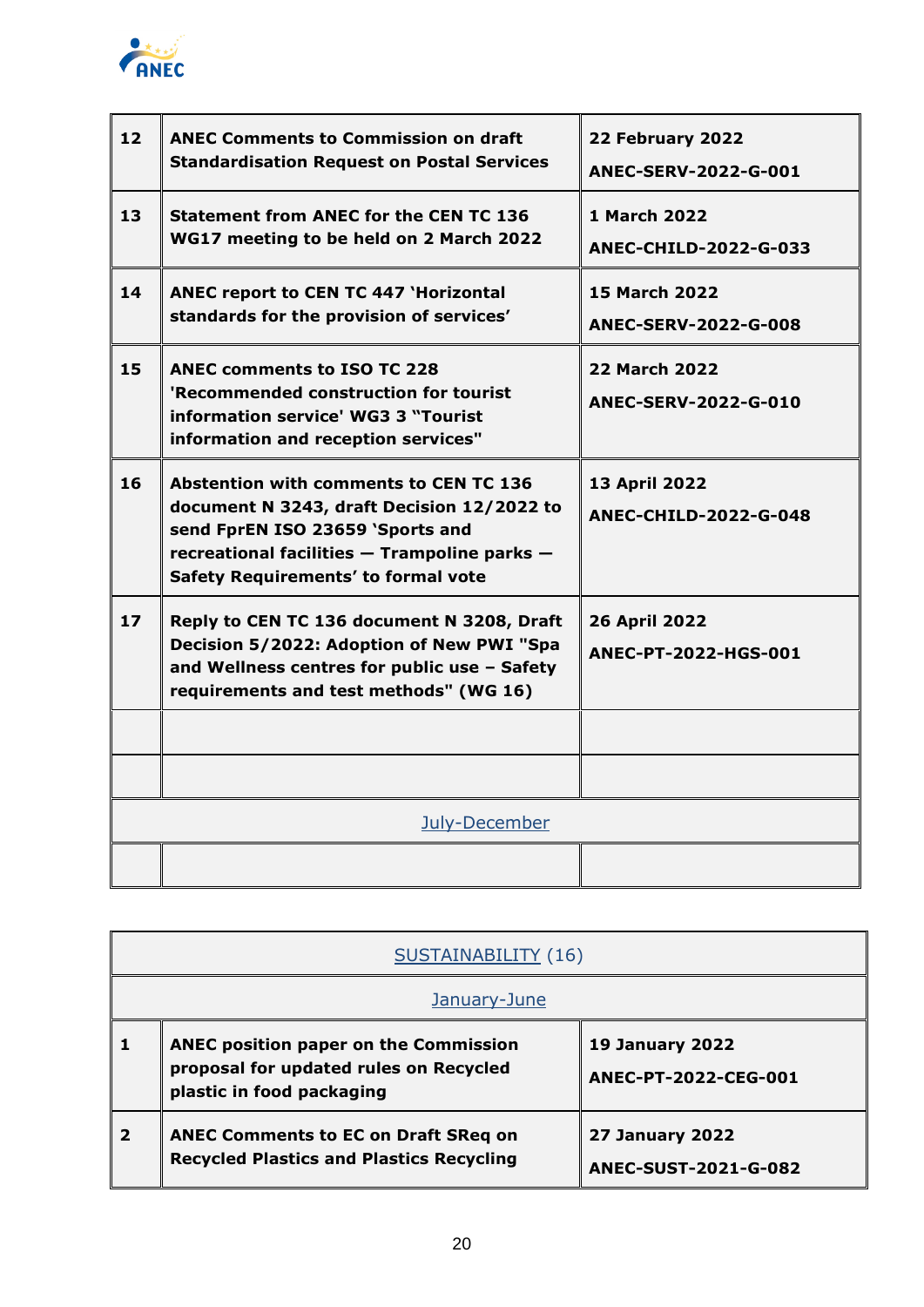

| 3                       | <b>ANEC Comments to FV ballot on EN 60312-</b><br>1:2017 Vacuum cleaners for household use -<br>Part 1: Dry vacuum cleaners - Methods for<br>measuring the performance                                              | 10 February 2022<br>ANEC-PT-2022-ErP-006            |
|-------------------------|---------------------------------------------------------------------------------------------------------------------------------------------------------------------------------------------------------------------|-----------------------------------------------------|
| 4                       | Nomination of ANEC Rep in the new CEN CLC<br>JTC 10 WG 8 'Circular Design'                                                                                                                                          | 16 February 2022<br>ANEC-ML-2022-G-0017             |
| 5                       | <b>ANEC report to CEN CENELEC SABE ENIS</b><br><b>Team: Activities about Environmental aspects</b><br>in product standards and related EU policy<br>areas October 2021 - February 2022                              | 23 February 2022<br><b>ANEC-SUST-2022-G-006</b>     |
| 6                       | <b>ANEC contribution on consumer relevant</b><br>points that could be added to the campaign<br>'We choose reuse'                                                                                                    | 28 February 2022<br><b>ANEC-SUST-2022-G-010</b>     |
| $\overline{\mathbf{z}}$ | ANEC comments to ISO TC 207 SC 3<br>'Environmental labelling' on ISO DIS 14020<br>project extension                                                                                                                 | <b>ANEC-SUST-2022-G-012</b><br><b>8 March 2022</b>  |
| 8                       | ANEC Comments to the CIB on adoption of<br>final draft CWA Future of social responsibility<br>for Formal Vote                                                                                                       | <b>11 March 2022</b><br>ANEC-PT-2022-SR-001         |
| 9                       | <b>ANEC Comments to CIB in CEN TC 350</b><br>'Sustainability of construction works' on<br>Project of decision to launch formal vote on<br>fprEN 17672 'Horizontal rules for business-<br>to-consumer communication' | <b>14 March 2022</b><br>ANEC-SUST-2022-G-014        |
| 10                      | ANEC comments to CEN BT on CEN-CLC/JTC<br>10 'Energy-related products - Material<br><b>Efficiency Aspects for Ecodesign' -</b><br><b>Coordination with CEN-CLC product TCs</b>                                      | <b>14 March 2022</b><br><b>ANEC-SUST-2022-G-015</b> |
| 11                      | <b>ANEC Position Paper on the EC Proposal for a</b><br><b>Revision of the Energy Performance of</b><br><b>Buildings Directive</b>                                                                                   | <b>15 March 2022</b><br><b>ANEC-SUST-2022-G-005</b> |
| 12                      | <b>Text submitted as summary of ANEC position</b><br>on revised EPBD                                                                                                                                                | <b>15 March 2022</b><br><b>ANEC-SUST-2022-G-009</b> |
| 13                      | ANEC ambassador's report to the High Level<br><b>Roundtable on the Chemicals Strategy with</b>                                                                                                                      | <b>28 March 2022</b><br>ANEC-PT-2022-CEG-004        |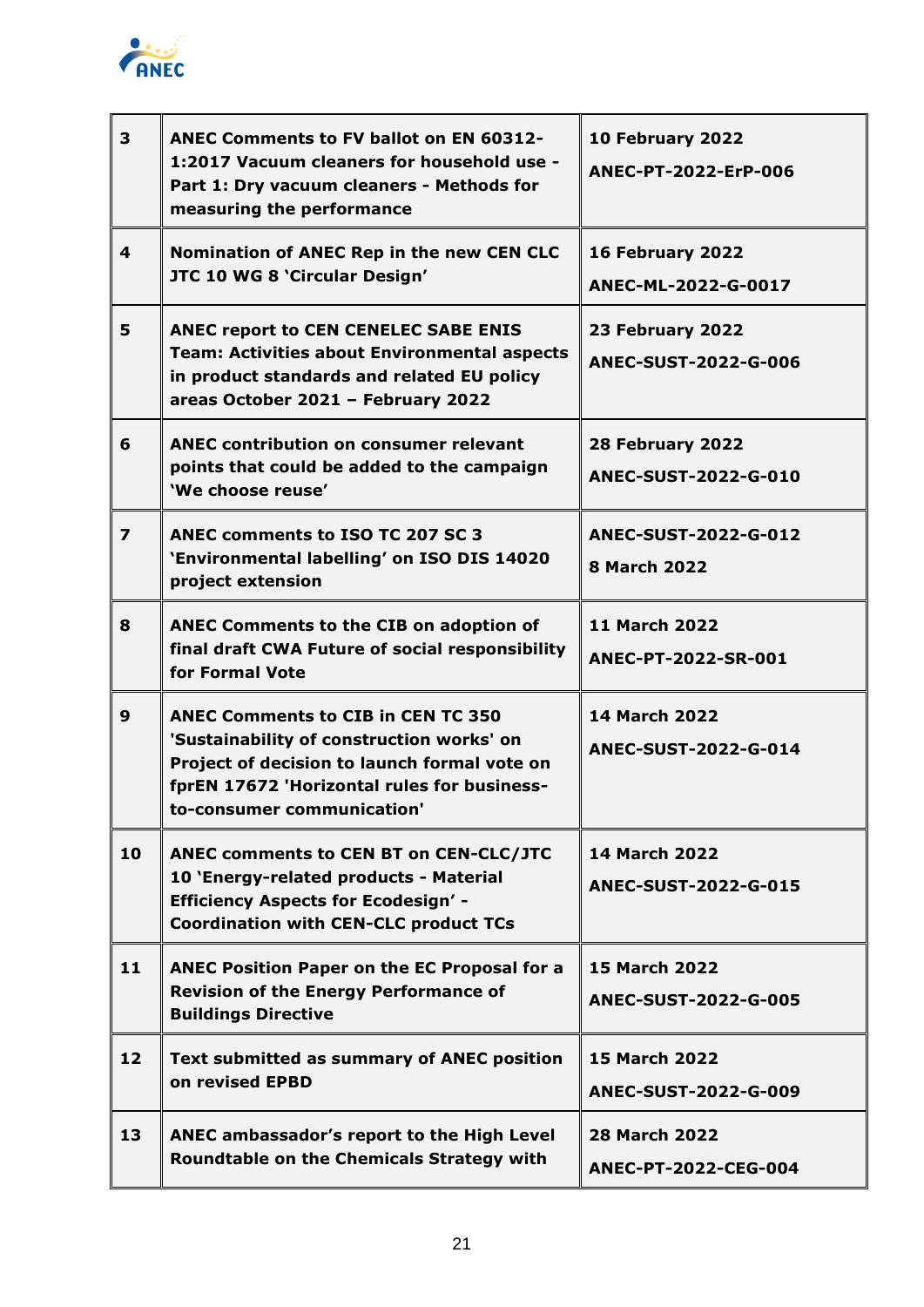

|    | recent activities to promote the transition to<br>a toxic-free environment                                                                              |                                       |
|----|---------------------------------------------------------------------------------------------------------------------------------------------------------|---------------------------------------|
| 14 | ANEC response to Public consultation on the<br>targeted revision of the REACH Regulation<br>((EC) 1907/2006                                             | 14 April 2022<br>ANEC-PT-2022-CEG-005 |
| 15 | <b>ANEC Comments to CEN TC 436 'Cabin Air</b><br>quality in commercial aircrafts - Chemical<br>agents' Decision to submit WI 00436002 to<br>formal vote | 14 April 2022<br>ANEC-PT-2022-CEG-007 |
| 16 | <b>ANEC comments on text clarifications</b><br>suggested in the draft CWA 'Future of social<br>responsibility'                                          | 14 April 2022<br>ANEC-SR-2022-PT-004  |
|    |                                                                                                                                                         |                                       |
|    | July-December                                                                                                                                           |                                       |
|    |                                                                                                                                                         |                                       |

| <b>TRAFFIC &amp; MOBILITY (3)</b> |                                                                                                                                                                                                                       |                                                      |  |
|-----------------------------------|-----------------------------------------------------------------------------------------------------------------------------------------------------------------------------------------------------------------------|------------------------------------------------------|--|
|                                   | January-July                                                                                                                                                                                                          |                                                      |  |
| 1                                 | <b>ANEC comments to Committee on Standards</b><br>on the Draft Standardization request as<br>regards communication exchange, electricity<br>and hydrogen supply for road, maritime<br>transport and inland navigation | <b>24 January 2022</b><br>ANEC-TRAF-2022-G-001       |  |
| $\overline{2}$                    | <b>Support with comments and favourable</b><br>opinion for the formal vote of FprEN 14344<br>"Child care articles - Child seats for cycles -<br>Safety requirements and test methods"                                 | 15 February 2022<br>ANEC-TRAF-2022-G-002             |  |
| 3                                 | Support for CEN TC 252 document N 1890,<br>Draft decision 507/2022 - Request from SNZ<br>(Standards New Zealand) for liaison status<br>with CEN/TC 252 "Child Care Articles", WG 7<br>"Child seats for cycles"        | <b>26 April 2022</b><br><b>ANEC-CHILD-2022-G-059</b> |  |
|                                   |                                                                                                                                                                                                                       |                                                      |  |